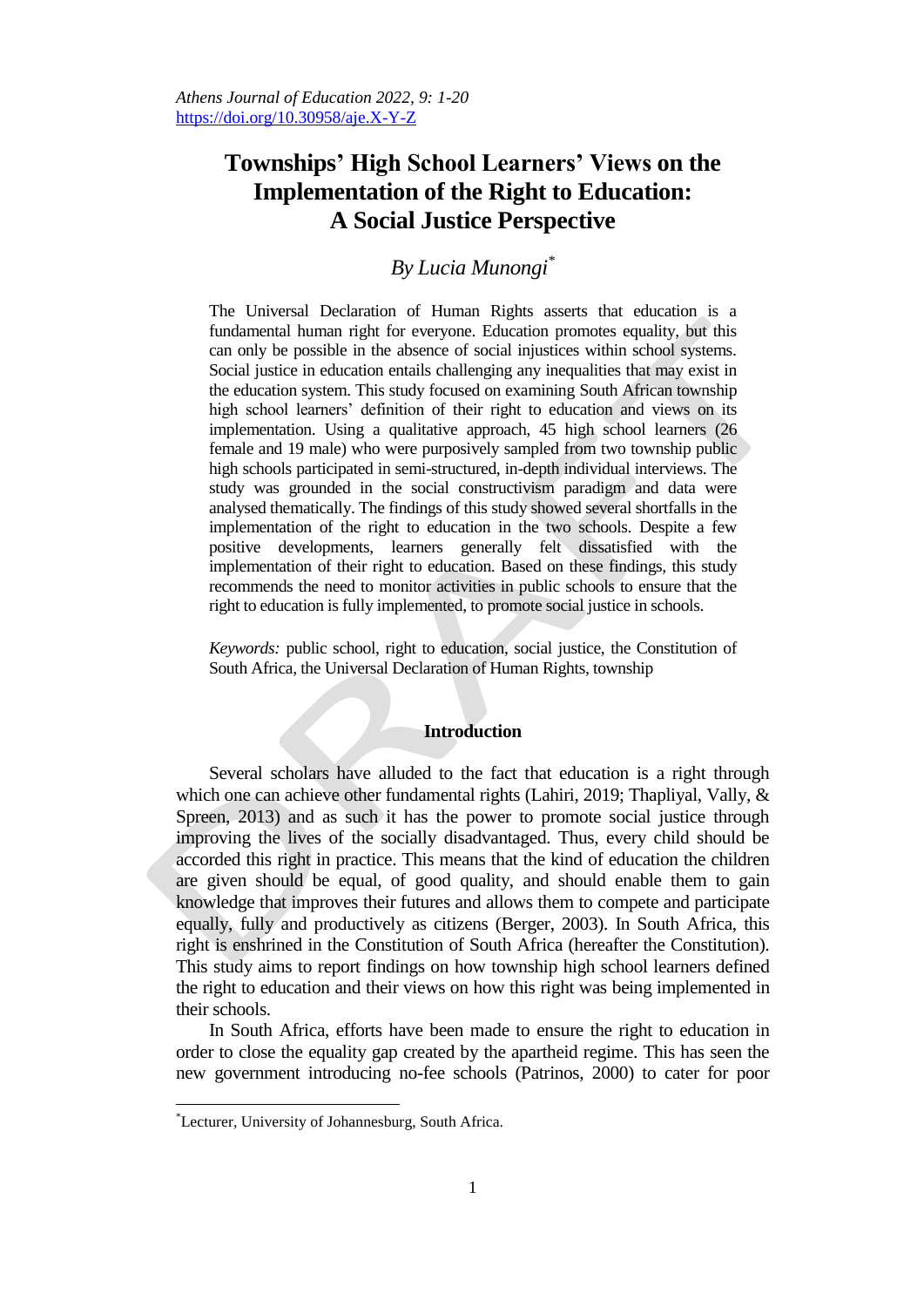Black communities where people cannot afford school fees, allocating finances to formerly disadvantaged schools, providing stationery and introducing the National School Nutrition Programme in poorer public schools, to improve learners' ability to learn (Arendse, 2011; Harber & Muthukrishna, 2000). Corporal punishment, which degrades learners' dignity, and racial discrimination in admission to formerly white-only schools were also banned (South African Schools Act, 1996; 4 to make sure that qualified teachers are available (Wolhuter, 2006). The curriculum has also been revised to remove aspects of segregation that gave Black people an inferior type of education and prepared them only for the labour force (Mestry, 2017). These efforts can be regarded as positive measures towards the progressive achievement of the right to education. However, the provision of proper resources continues to be hindered by financial constraints (Independent Online, 2010), and in some cases, the policies remain only on paper.

Recent research on the right to education in South Africa has focused on legal aspects and legislation (Lafleur & Srivastava, 2019; Selvakumaran, Hee, & Yusoff, 2020). Only recently, studies that focus on COVID-19's impact on the education of learners have begun to expose the social injustices that exist in education (Pătrăuş, 2021). Although some research has focused on whether the present South African education system adequately fulfils the learners' constitutional right to education (Chürr, 2015), in the South African context, there seems to be a gap in such research done from the perspective of learners themselves, who are the holders of this right. There seems to be a tendency of speaking on behalf of children about matters that affect them, without directly consulting them to get their original views. It is from this perspective that this study aims to find out how township high school learners define the right to education and their views on the implementation of this right in their schools, through direct inquiry of the children themselves. This provides an understanding of how learners define their right to education and view its implementation from their own perspective, rather than that of policymakers who may have biased perspectives on this issue.

I argue that since learners are the recipients of the right to education, their views and experiences of the implementation of that right in their various school matters, as they help to evaluate the extent to which social justice is prevailing, as far as the implementation of the right to education is concerned. It is also important to know learners' views on this matter as their views can be the basis for any change, improvement, intervention, or continuity of existing systems. The type of education given to learners should be in line with the requirements of the available international and local human rights policies and legislation. It must ensure no discrimination based on differences between the learners, such as their background, race, gender, socio-economic background, or cultural status. All learners, therefore, need to be afforded quality education without any discrimination to ensure that any social, economic, or cultural disparities that learners may bring into the school system are challenged. In doing so, the following research questions were addressed: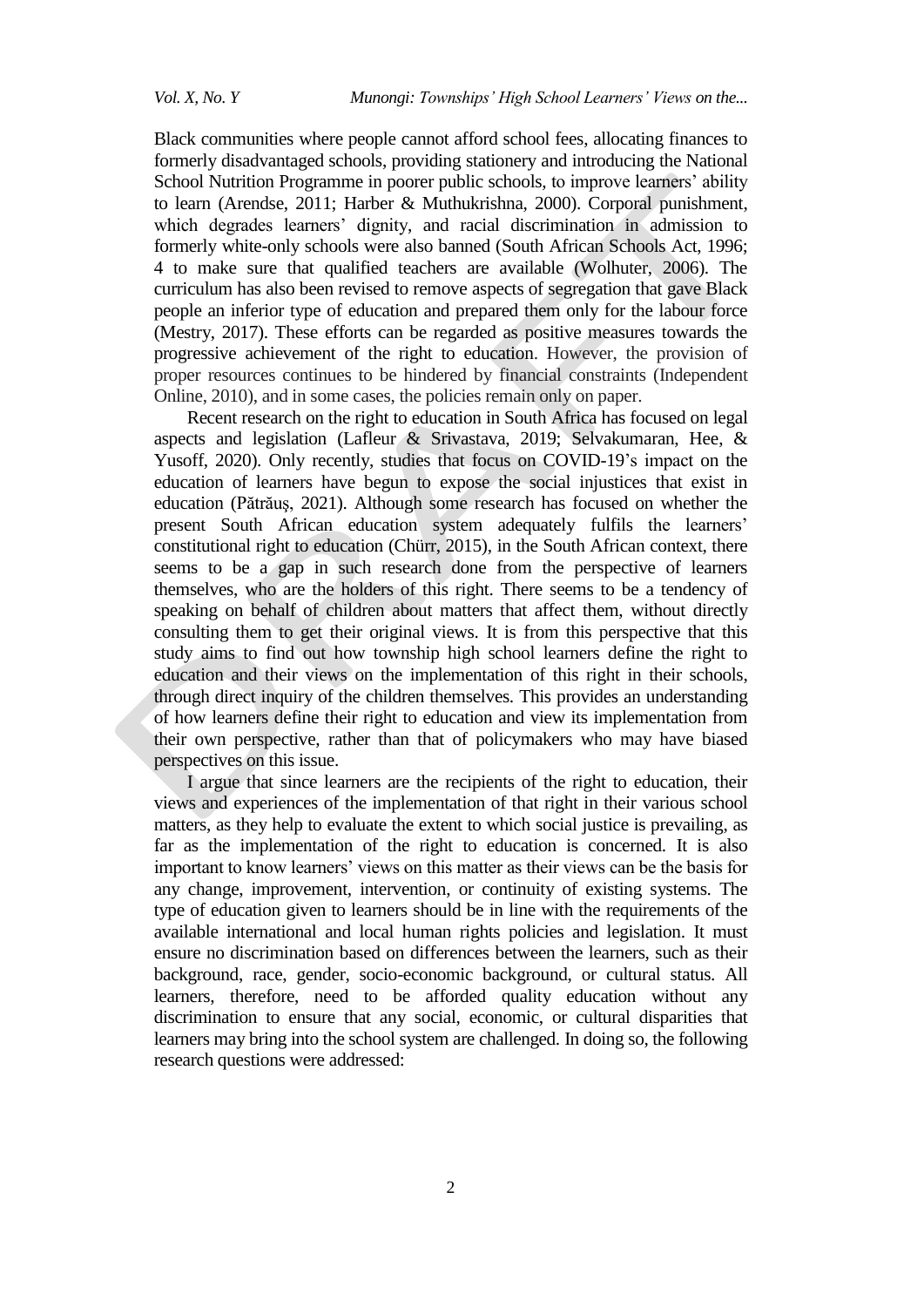- 1. What does the right to education mean for township high school learners?
- 2. How do township high school learners perceive the implementation of their right to education in their schools?

The article starts with a review of existing literature to identify the existing gap, followed by a discussion on the role of education in promoting social justice. The study is then positioned within the social justice framework, and the methodology, findings, and discussion sections are presented before making conclusions. The following section highlights the literature reviewed.

#### **Literature Review**

In South Africa, the right to education is a fundamental right that is enshrined in the Constitution. According to the Constitution (Republic of South Africa, 1996, p. 1257) section 29(l) *(a),* "Everyone has the right to a basic education", and subsection (e) states that this right should take into account "the need to redress the results of past racially discriminatory laws and practices". Although the Constitution does not define what basic education is, it guarantees this right for everyone. Chürr (2015) differentiates the right to basic education from the right to education by saying the latter is broader than the first. This is because basic education may be restrictive and can allude to just one"s basic learning needs and the basic learning content such as literacy, numeracy, knowledge, skills, values and attitudes. Furthermore, Chürr (2015) points out that the right to education is a universal entitlement to education, which bestows upon the state a responsibility to ensure basic education is provided for everyone. Thus, the right to education should be interpreted in the broader sense as an instrument that can facilitate the development of better life, not merely giving learners basic skills.

While the right to basic education may not focus on quality, the right to education entails quality too. Thus, the Education for All, goal 6 aimed to improve the quality of education by 2015 (Narayan, 2015). Quality education is defined by Slade (2017) as education that provides resources and promotes a healthy lifestyle, takes place in a physically and emotionally safe learning environment, and connects the learner to the community at large. Personalised learning, qualified and caring teachers, and a challenging curriculum which prepares learners for employment and global participation are also key elements of quality education (Slade, 2017). Sustainable Development Goal 4 of the United Nations focuses on quality education, which aims to "ensure inclusive and equitable quality education and promote lifelong learning opportunities for all" (United Nations Sustainable Development Summit, 2015, p. 1). Although quality can be contextual, quality education should add value to the lives of learners (Concern Worldwide US, 2019) so that they can break free from the vicious cycle of poverty that most black people in South Africa find themselves entrapped in.

The right to education does not only entail children going to school but also includes key factors like the provision of resources that are critical for achieving the goals of education, as this is the essence of the right to education under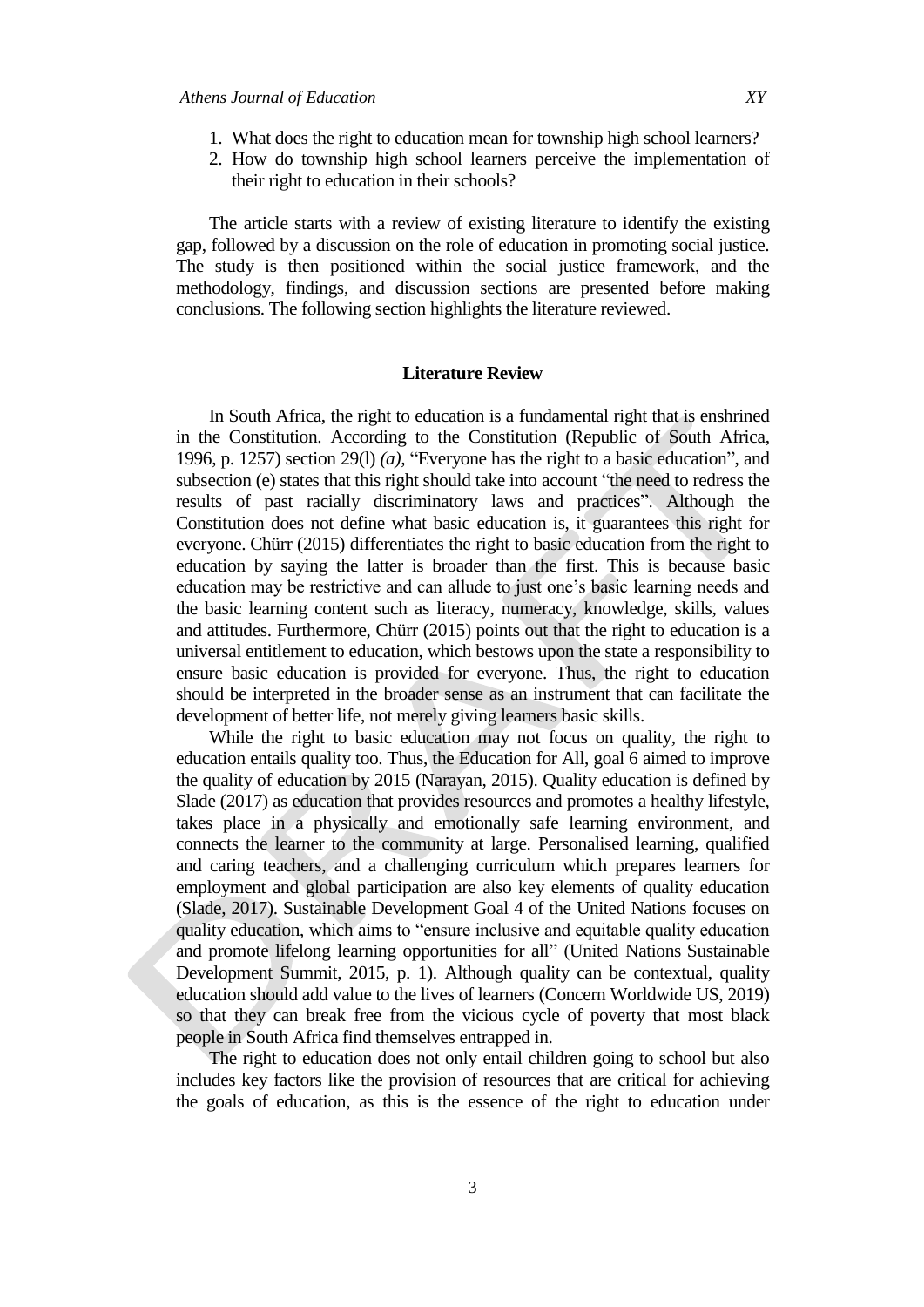international law (General Comment No 13 para 6(1), 1999). Resources such as classrooms, bathrooms, stationery, textbooks, libraries, science laboratories, and modern technology need to be available in the best state that facilitates effective learning if the right to education is to be fulfilled. Some scholars have argued that the lack of these provisions hampers the transfer and fulfilment of the right to basic education (Odeku & Nevondwe, 2014). Human resources also need to be available in the form of qualified, competent, and dedicated teachers as well as support staff. Furthermore, the school environment needs to be conducive to proper learning, allowing learners to fully enjoy their right to education (Che Ahmad & Amirul, 2018). Thus, security, violence, and discipline issues need to be addressed as part of defining the right to education and as processes that enable the right to education to be effectively implemented. If the education policies and systems do not pay attention to these aspects, it can be argued that they are failing to promote the right to education for learners.

# **Instruments on the Right to Education**

The right to education is enshrined in several international and national legal instruments of human rights. These instruments advocate for various elements of the right to education. For example, the Universal Declaration of Human Rights (UDHR), Article 26 (1948), the United Nations Convention on the Right of the Child (CRC) Article 28 (1989), and the African Charter on the Rights and Welfare of the Child (ACRWC), Article 11(3), (1990), all advocate the right to education for everyone including adults. To enable everyone to get this right, these instruments further stipulate that primary education should be made compulsory and freely available for all. However, it is acknowledged that in some developing countries, according this right in totality may be difficult due to various challenges. Thus, the CRC (1989), Article 28 acknowledges that the "state recognises the right of the child to education with a view of achieving this right progressively and on the basis of equal opportunity". This clause calls for governments to develop progress targets and to fund the public education system so that the disadvantaged are equally catered for. Equal opportunity refers to every person participating freely and equally (Westen, 1985). It, therefore, makes sense that one of the primary goals for the National Development Plan 2030 is to improve the quality of education and promote equal opportunities for Black African children (National Planning Commission, 2012).

The idea that every child has a right to education is further enshrined in the African Charter on Human and People"s Rights (ACHPR, 1981), Article 17, which mentions that "States to the present Charter shall take all appropriate measures with a view to achieving the full realisation of this right." Full realization implies that the right to education may not only focus on providing entry to school, but the provision of resources, safe school environments, and modern technology. Thus, the right to education can only be fully realised under these conditions where there is equality in the provision of resources for teaching and learning.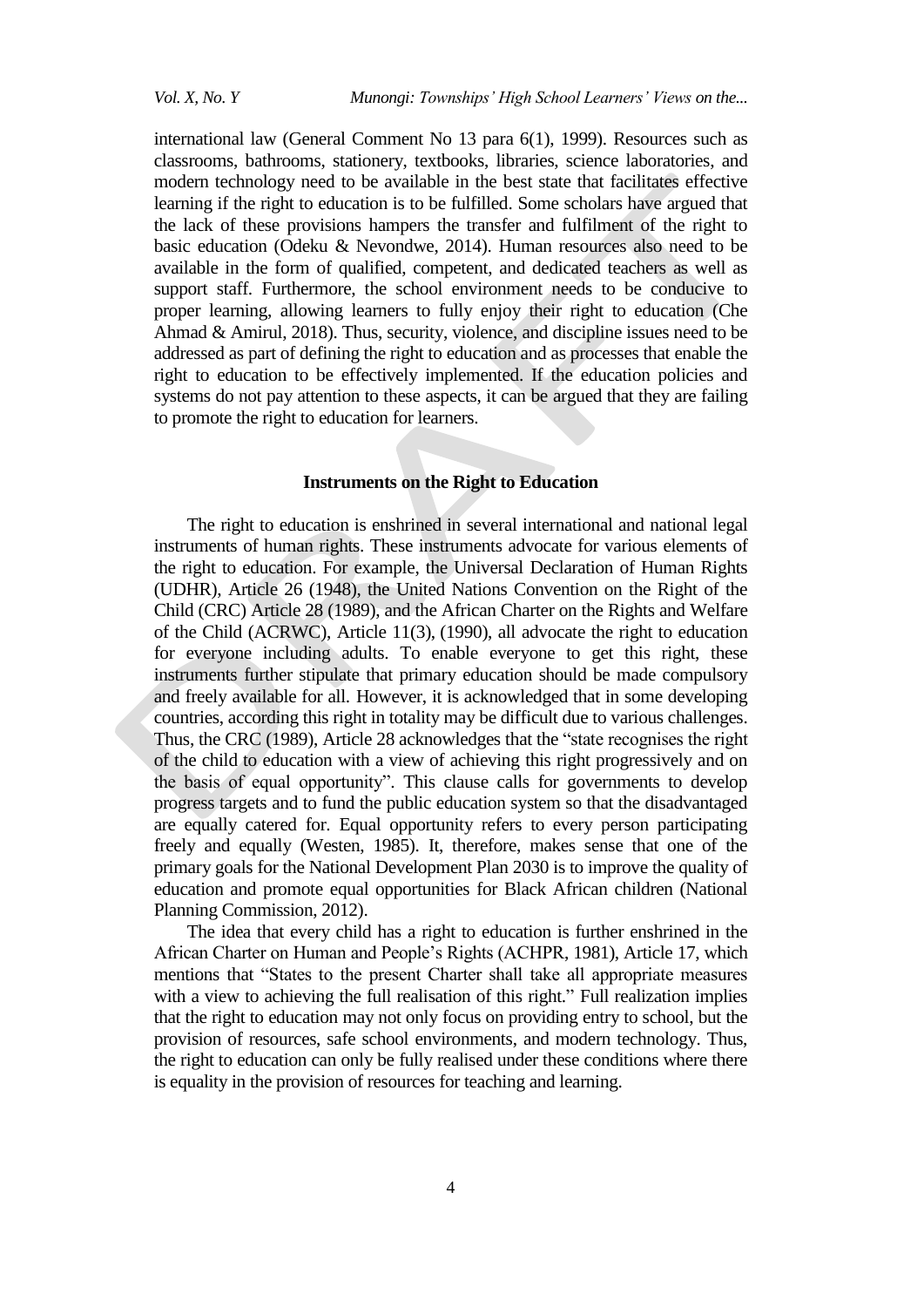Further advocating the right to education, Articles 28 and 29 of the CRC (1989) say "States Parties shall promote and encourage…the elimination of

ignorance and illiteracy throughout the world and facilitating access to scientific and technical knowledge and modern teaching methods." This implies that schools need to be equipped with functional facilities that promote the acquisition of scientific and technological knowledge such as science laboratories, libraries, and internet facilities. Given the advent of the fourth industrial revolution and the impact that Covid-19 has had on the transformation in learning and teaching strategies, the provision of technological facilities for learning can no longer be treated as a luxury, but as a basic necessity. Access to such facilities can also enable learners to compete equally on a global platform.

South Africa also ratified the UNESCO Convention Against Discrimination in Education (1960) which compels the state to develop local policies and legislation establishing the right to education for everyone. This has seen the development of domestic policies like the Constitution of South Africa and the South African Schools Act (SASA). These instruments echo the same sentiments of the right to education for everyone and endorse the role of the state to ensure the full realisation of the right to education on an equal basis (Republic of South Africa, 1996). Furthermore, various instruments such as the CRC and the Constitution of South Africa also spell out the aims of education, to improve the lives of people, promote social justice and democratic societies, and redress the inequalities created by past discriminatory laws (CRC, 1989; Republic of South Africa, 1996). Thus, the right to education is well documented locally, regionally, and internationally.

Although Nevondwe and Odeku (2013) argue that the right to education in South Africa was being adequately provided given that the government had introduced policies and legislations that are in line with the constitutional obligations, evidence from some public schools show otherwise, as what is promised on paper is not what is happening on the ground. In terms of policy implementation, Amnesty International South Africa (2020) notes that the government continued to miss set targets of improving learning facilities, hence failing to comply with their constitutional and international human rights commitments in terms of the right to education. This right cannot be achieved in a school where learners are unsafe to learn and have inadequate infrastructure and facilities. Unfortunately, this is the case for many schools in South Africa which continue to have unhygienic and poorly maintained facilities, unsafe school environments, and overcrowded classrooms which lack basic materials such as furniture and textbooks (Amnesty International South Africa, 2020). Thus, the notion of progressive achievement of the right to education needs to be revisited and the pace of progress examined, given that some of these domestic policies and legislations are over two decades old in South Africa.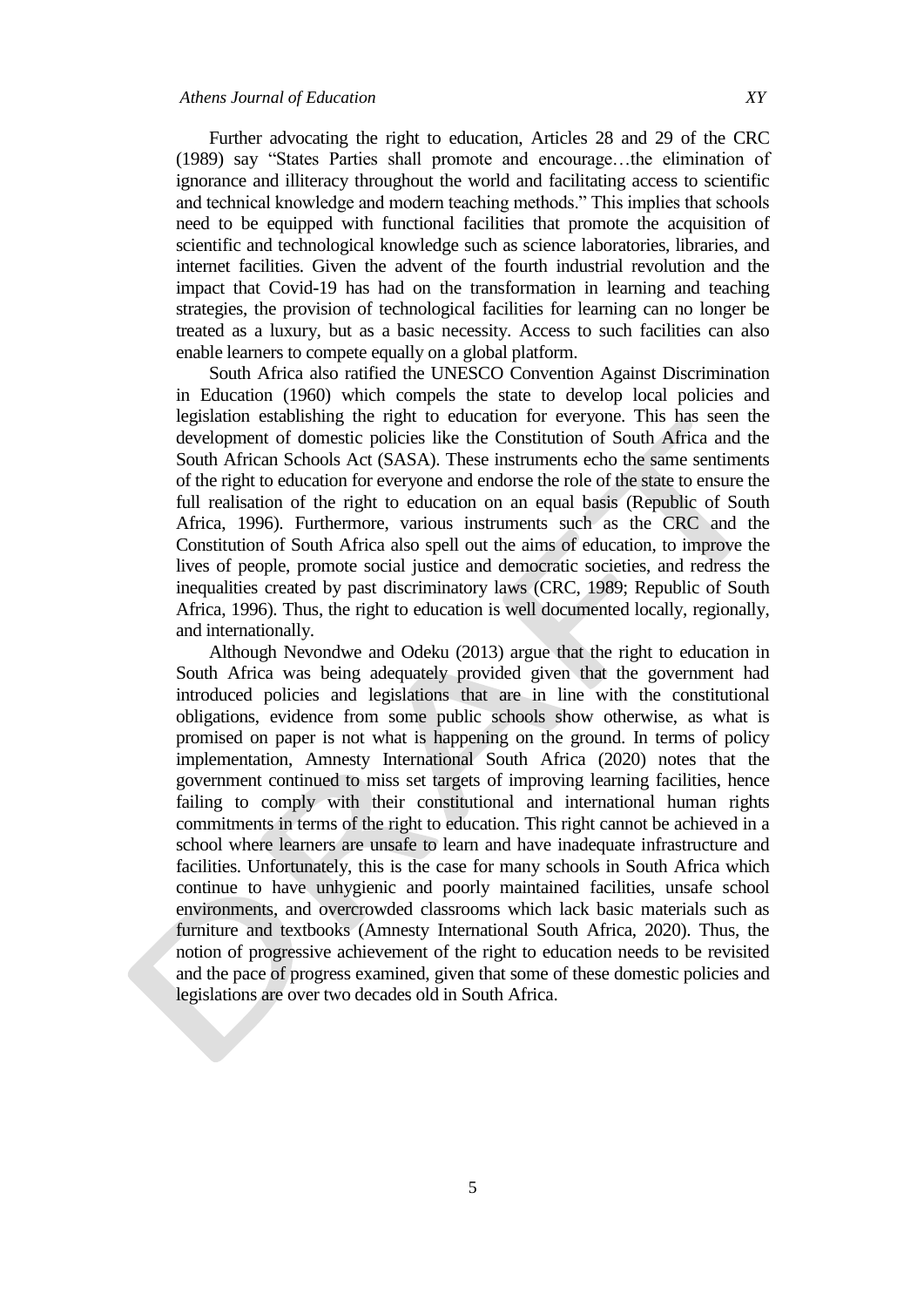### **Social Justice in Education and the Role of Education**

Simply put, social justice in education refers to a commitment to challenging social, cultural, and economic inequalities imposed on individuals arising from any differential distribution of power, resources, and privilege (MILLS, 2019). Similarly, education has the power to level such inequalities. However, one of the challenges that continue to exist in the education system is the lack of social justice (Donohue & Bornman, 2014). The Preamble of the Constitution of South Africa pledges to "heal the divisions of the past and establish a society based on democratic values, social justice and fundamental human rights" (Republic of South Africa, 1996, p. 1). According to van der Berg (2017), education is one such right that has the power to take the centre stage in bringing about social transformation and promoting social justice. This is so because the right to education is seen as a multiplier that is instrumental in providing access to other opportunities, hence achieving other rights (Thapliyal Vally, & Spreen, 2013). Thus, denying children the right to education means denying them other rights that can be achieved through being educated. All formal education intends to facilitate success through the attainment of the learners' educational aspirations (Scott, 2018). This success can be economic, social, or political and as such may lead to one"s inclusion and equal participation in these sectors, which is the essence of social justice.

Divisions of the past referred to in the Preamble of the Constitution were created by the racial system of the apartheid government which separated people according to race. This saw Blacks being oppressed in every sector and denied them their rights (Thompson, 1996). Compared to their White counterparts, Blacks did not receive good quality education and many of them did not even have access to education (Lowenberg, 1997). Thus, the multiplier effect of this right did not apply to Blacks as they were not educated enough to improve their lives economically, socially, and politically or to participate in these sectors fully and equally. Hence, social justice was denied to them. Social justice in education implies that education is used as a tool to bring justice and equality among all people despite their differences (Gebremedhin & Joshi, 2016). This means the kind of education offered to all must be the same in quality and value. This can be achieved through providing quality teaching, learning resources, and infrastructure, and creating a safe and conducive school environment for teaching and learning. The constitutional pledges can only be achieved through according the right to education in totality to facilitate social justice and promote other fundamental human rights.

One of the roles of education is to help people transform their future (Walker, Pearce, Boe, & Lawson, 2019). Accessing the right to education means the child can gain knowledge that can help them to be employable in high-end jobs. This can result in the formerly disadvantaged and poor being able to improve their lives and compete equally with their White counterparts who have always been privileged. To achieve this, there is a need to create social justice by removing discriminatory practices that may exist in the education system. In this way, everyone is assured of equal access to quality education. Thus, education is a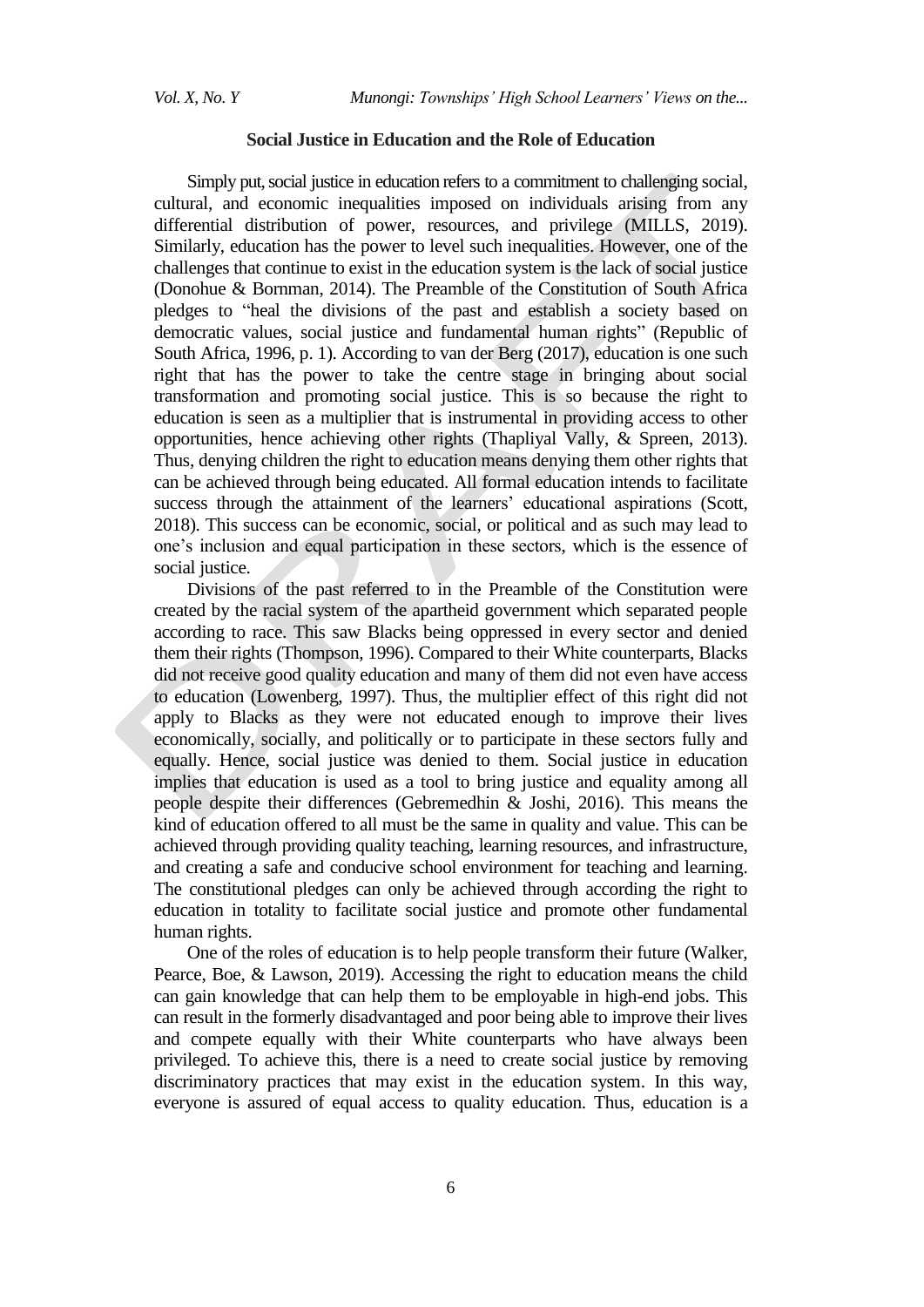powerful tool through which issues of social injustice can be addressed and equality is achieved. The government must therefore play its part in providing the needed equality for the poor and disadvantaged, to make sure that they have equal and quality resources needed to equally compete in the education sector.

Unfortunately, in South Africa, the dream of achieving social justice in education is an illusion for some, as the education system continues to be in crisis as it falls short of the required equality in terms of allocation of resources and services between formerly white and black schools (van der Berg, 2017). These inequalities are reflected in the findings of Legal Resources Centre (2013, p. 1), which indicated that only half of schools in South Africa have water and sanitation while 93% lack proper libraries and another 95% do not have science laboratories. Given this situation, it can be argued that the constitutional promises of according the right to education, healing the divisions of the past, and promoting social justice remain unfulfilled. Unless there is social justice in education, the real meaning and purpose of education may never be realised by some learners, and some learners may never fully enjoy their right to education.

#### **Theoretical Framework – The Social Justice Theory**

Social justice is based on the principles of equal distribution of resources, rules and procedures that preserve individual and group basic rights, and the treatment of human beings with dignity and respect (Jost  $\&$  Kay, 2010). This calls for no discrimination based on any criteria like one"s background, race, gender, religion, socio-economic status, and (dis)ability. This is because social justice strives for a socially just world, anchored in the premise of human rights and equality and how these rights – such as the right to education – are exhibited in the daily lives of people. Having close ties with the conflict theory, social justice aims to redress wrongs of the past and continued conflicts due to inequalities in society, as propounded by Karl Marx (Marx & Engels, 1848). To achieve social justice, there is a need for redistribution of resources, usually in favour of the disadvantaged groups to create equality with the advantaged ones (Walters, 2020). The area of education in South Africa is one such sector that has been affected by past wrongs of apartheid laws and exhibits inequalities, hence the calls for redistribution of resources. This can be done peacefully through government policies. Given that this study focuses on the implementation of the right to education and issues of equality in education, this theory is a good fit to explain findings on how learners view the implementation of this right in their schools. Although social justice as a theory has been criticised for lacking a proper definition (Novak, 2000), it still remains a valuable lens to use when interpreting issues of injustice in society. The right to education, being one of those rights that gives access to other rights, yet still being marred by injustices, can therefore best be interpreted within the social justice framework.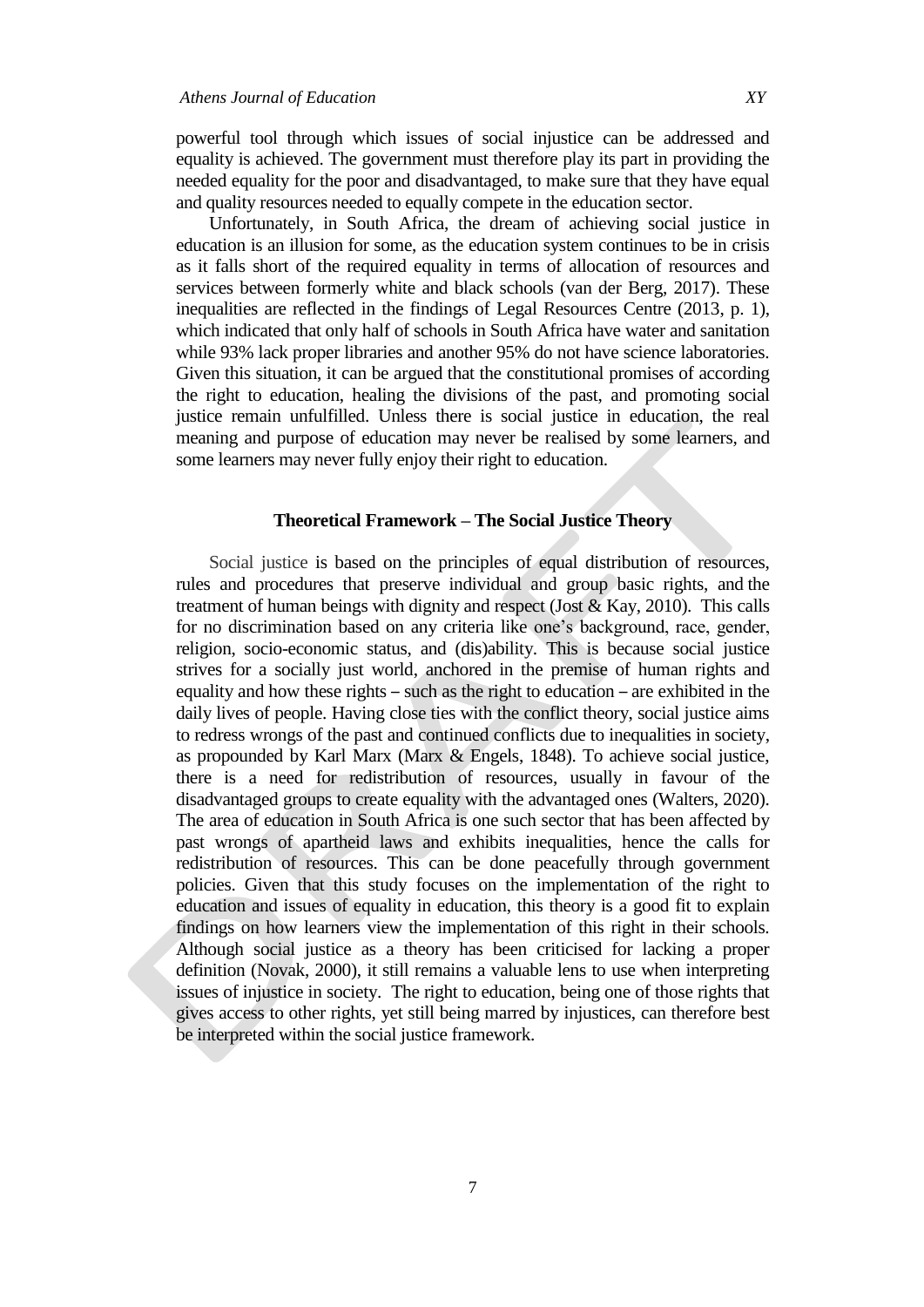#### **Methodology**

A qualitative research method was used in this study as it is suitable in addressing questions pertaining to participants' meaning, perspective, and experiences from the participant"s viewpoint (Hammarberg, Kirkman, & de Lacey, 2016). The study was grounded in the social constructivism paradigm which argues that knowledge is constructed through interaction with others (Gergen, 1985). This was a good fit for this study as the study aimed to explore how learners construct the meaning of their right to education. Furthermore, the aim was to see how they add to the existing knowledge of this right (Galbin, 2014). Since learners actively engage in their own learning experiences by collaborating with others (Glaserfeld, 1995), this paradigm helped to further explore how learners reshaped their understanding of the right to education through their personal experiences of the implementation of that right in their own school environments. Specifically, semi-structured interviews were used because of their flexibility and ability to get open-ended responses from participants for more in-depth information (DeJonckheere & Vaughn, 2019). The interviews were in-depth as the study sought views of high school learners on the meaning and implementation of their right to education in their respective schools; it aimed to get an understanding of how the participants experienced the implementation of their right to education from their own perspective (Hammarberg, Kirkman, & de Lacey, 2016).

# **Participants**

Data were gathered from a small sample of 45 high school learners, as the aim was not to generalise the findings but to get a deep understanding of how the participants experienced the phenomenon under study (Denzin, 1983). All learners were from township public schools. The term township, in South Africa, refers to the underdeveloped urban areas which are racially segregated and were meant for non-Whites during apartheid (Pettman, 1913). Both schools were in Johannesburg south district in South Africa and were about 15 km apart. In a South African context, public schools are state controlled and receive funding and supplies from the government for their daily functioning. The poorest schools receive a higher grant than the wealthier ones depending on the quintile in which they fall. Some of the public schools are fee-paying while others are no-fee schools and are categorised into the quintiles 1 to 5 as assigned by the state (Grant, 2013). The public schools selected for this study were no-fee schools falling into quintile 2, which is considered to be a poor quintile as they are only one level above the poorest. The participants were aged between 13 and 17 years (26 females and 19 males) from grade eight to 12, and an average of eight participants from each grade participated.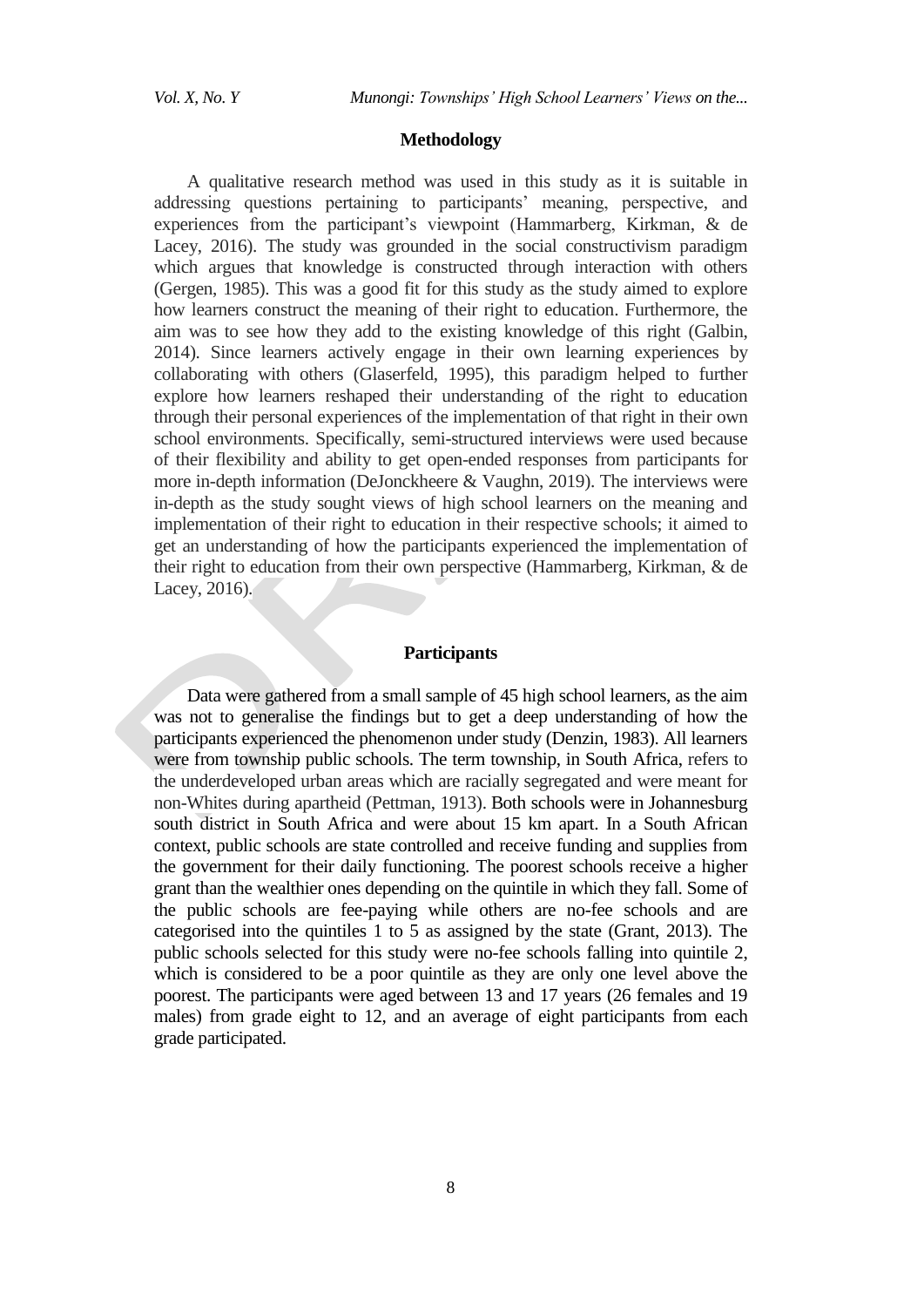#### **Data Collection**

The data were collected through semi-structured interviews using an interview guide that was designed by the researcher. The questions were guided by the literature reviewed, the research questions of this study, the topics that needed to be addressed during the interviews, as well as expert opinion. All participants were uniformly asked four open-ended questions, and several follow up questions were used to probe further or to seek clarity of issues raised. All interviews were audiorecorded with the participants' permission and were later transcribed verbatim for data analysis. The researcher collected data until the point of data saturation when no new ideas were coming up from the participants (Fusch  $\&$  Ness, 2015). This was also done to maintain the validity of the content as well as to capture the most critical and common views from the participants.

# **Data Analysis**

The data were analysed qualitatively using a thematic data analysis approach. This process was guided by Braun and Clark"s (2006) six steps of thematic data analysis. Firstly, the researcher reread the interview transcripts several times to become familiar with the data. In the process, codes were assigned to data that had similar meanings or ideas that were constantly repeated, using descriptive words or short phrases. Expert opinion was also sought on the codes assigned to ensure consistency (Linneberg & Korsgaard, 2019). Codes that showed similar patterns were then combined to form themes and those that made sense on their own also formed themes (Braun & Clark, 2006). To ensure that the themes were sensible, they were reviewed by comparing them against the transcribed data and were further refined for accuracy. The themes that emerged were then defined and assigned a name that would be easily understood by the readers (Linneberg & Korsgaard, 2019). Finally, the themes were used to write up the findings, and some extracts from the interviews were used verbatim as supporting evidence for the themes. This process yielded three themes which are presented below in the findings section.

#### **Findings**

From the data analysis, three themes emerged which were interpreted and presented to address the research questions of this study. Pseudonyms and codes were used to protect the identities of participants and their schools. For example,  $Blue(A)$  mean Blue from school A. The themes were: meaning of the right to education, non-implementation of the right to education, and implementation of the right to education. Several sub-themes also emerged under theme two, which are presented below.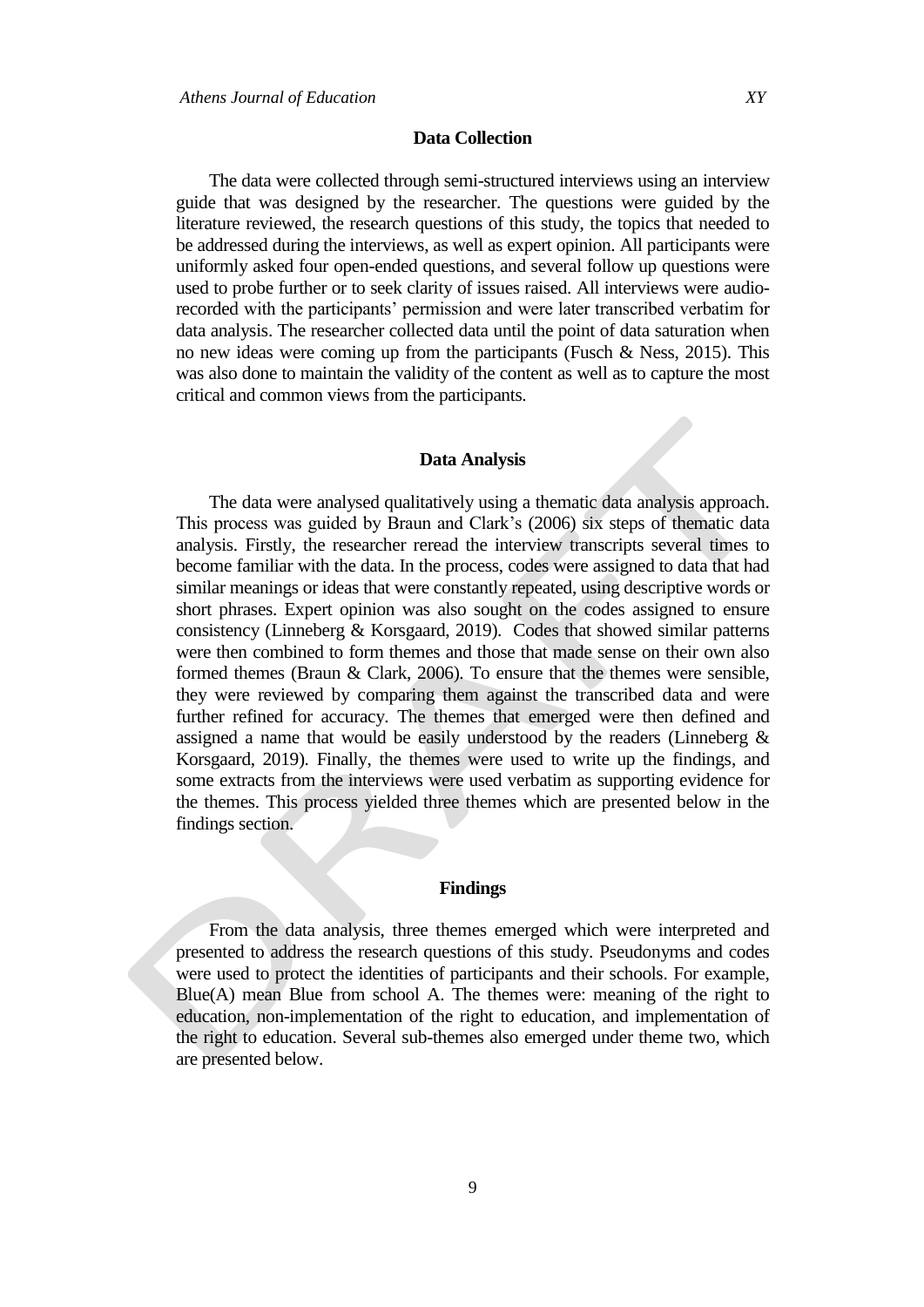*Vol. X, No. Y Munongi: Townships' High School Learners' Views on the...* 

#### **Meaning of the Right to Education**

Participants were asked what the right to education meant to them, and it was apparent from the responses that, generally, there was a good understanding of the meaning of the right. Several key issues were raised which characterised the right to education. A common view amongst participants was that education was a means to achieve success and a better future. For example, Blue(A) said: "I feel that education, like, allows you to have a better future…because most people that don"t have education end up…on the streets as beggars…or with low-income jobs..." Some felt that it meant being allowed to go to school and having teachers teaching them and giving them knowledge. Asa(B) posited: "I understand that I am allowed to go to school and to do my responsibilities and that I respect the teachers and that the teachers will teach me..." Lesego(B) added: "I think it means, every child has a right to go to school, have the knowledge and be successful in life. They say without education there is no success." The element of nondiscrimination was also voiced by some learners as they emphasised that every child should get an education despite their differences. This is evident from Mac(A)'s words: "...as a child, institutions need funds for you to go there, so you have a right no matter if you are poor, rich every child has a right to get an education because it will empower them for the future." Also, Thandi(B) opined: "So, they always say education is the key to success, so that"s why they say every child has a right to go to school and to know everything they wanna know and no one must be discriminated."

# **Non-implementation of the Right to Education**

When asked about their views on whether the right to education was being implemented in their schools, issues related to partial implementation were particularly prominent in the interview data. Several reasons for this were given and these are presented as sub-themes.

# **Unconducive School Learning Environment**

Over half of those interviewed expressed dissatisfaction with their school environments, which they expressed as not suitable for advancing their right to education and achieving their goals. Anna(A) said: "Very, very dirty and some of us are very sick? You find dust, and with people like us, we are affected and you cannot learn in classes with so much dust." Yaya(B) concurred: "The school is also dirty. Our classes have to be cleaned, especially the toilets, sus, they are a disgrace… then you get infections and stuff like that." Lala(A) expressed concern over the noise and lawlessness in the school: "Others disturb, and others they talk. If the others have bunked the class, they will stand at the door and talk. And the teacher will be in class and he chase them away. The school is also corrupt. Children are misbehaving. They are smoking weed, everything." Taka(A) added: "There are learners who smoke. If you go that way, you will see them and some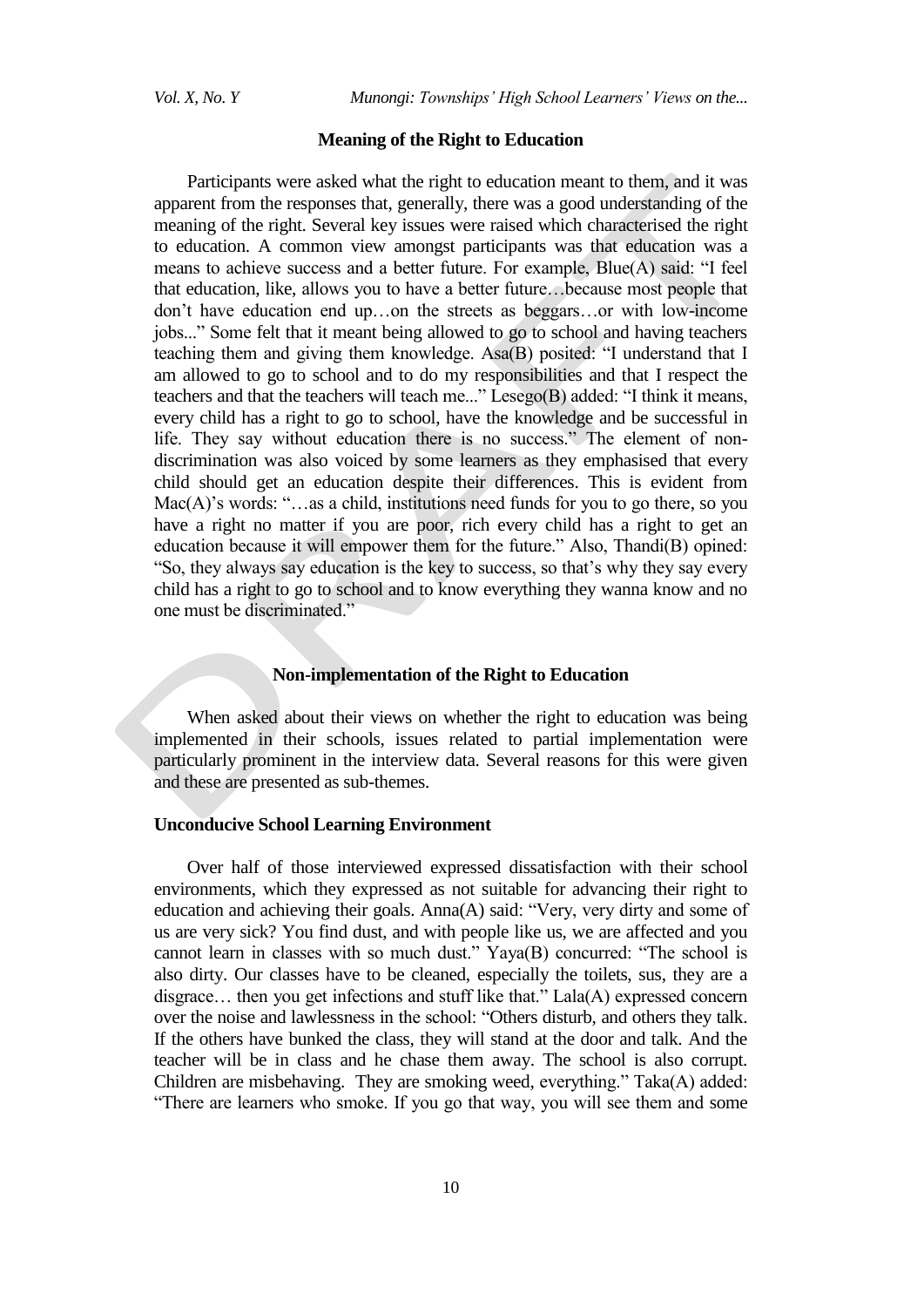learners have asthma, so these smoking learners come into class smelling of weed, cannabis...and this affects you especially if you have asthma and you can't learn. There are also teachers that smoke, they smoke very close to the classrooms." JJ(B) pointed: "There are those that gamble because when we are learning, this gambler starts a gambling game at the corner and then other learners go there to gamble. The teacher is disrupted and then fails to teach us. If they can expel those people that smoke maybe the school might be alright. Because those are the people who disrupt."

# **Lack of Teacher Commitment**

Only a small number of participants indicated that they were happy with their teachers, while the majority was not happy with most of the teachers they had, citing several reasons such as lack of care, passion and commitment. Pitso(B) mentioned that: "…I think they just provide teachers to go and teach just to get money, you know, maybe to just go and teach and they don't care about other things." Pat(A) also opined that: "If our teachers would sacrifice their time and stay with us to make us understand some of the things we usually don"t understand, things would be good", and Koko(B) also stated that: "I feel like some teachers are just doing it because they had no choice, especially teachers at this school, they don"t have passion." Sasha(A) supported this: "He always comes in the class when he feels like coming into your class…he is always drunk and smelling weird." Babido(B) mentioned that: "Another thing is that teachers like staying in their staffroom and drinking tea and talking whatever they wanna talk. We are left with no class and no teacher, so we basically stay outside and doing whatever during lesson time."

#### **Poor Teacher-learner Relationships**

In their accounts of the events happening in their schools, the findings of this study further revealed that the relationship between teachers and learners was generally not conducive to proper teaching and learning that advances the right to education. Connie(A) said: "I think the teachers should stop bullying school children, the bullying is going on, in this school, there is too much bullying like I don"t feel comfortable in this school." Katlego(B) mentioned that: "Some of the children don"t have discipline in some other classes. They tell the teachers to get off. There are many children that were suspended for disrespecting the teachers, and some were even, like, chased out of the classes because of the behaviour they do. I think children don"t have a good relationship with teachers, but some are good." Tik(A) commented: "Some of them [learners] are fighting with teachers during period time and we are getting affected, you get the whole class failing. In term 1, only one person managed to pass term 1 in the class of over 40 learners." Some learners further pointed out specific teachers whom they felt did not have a good relationship with learners. Lorna(A) said: "Sir*,* he is sometimes late for the class. It's because they are not respecting him in the classroom. They are always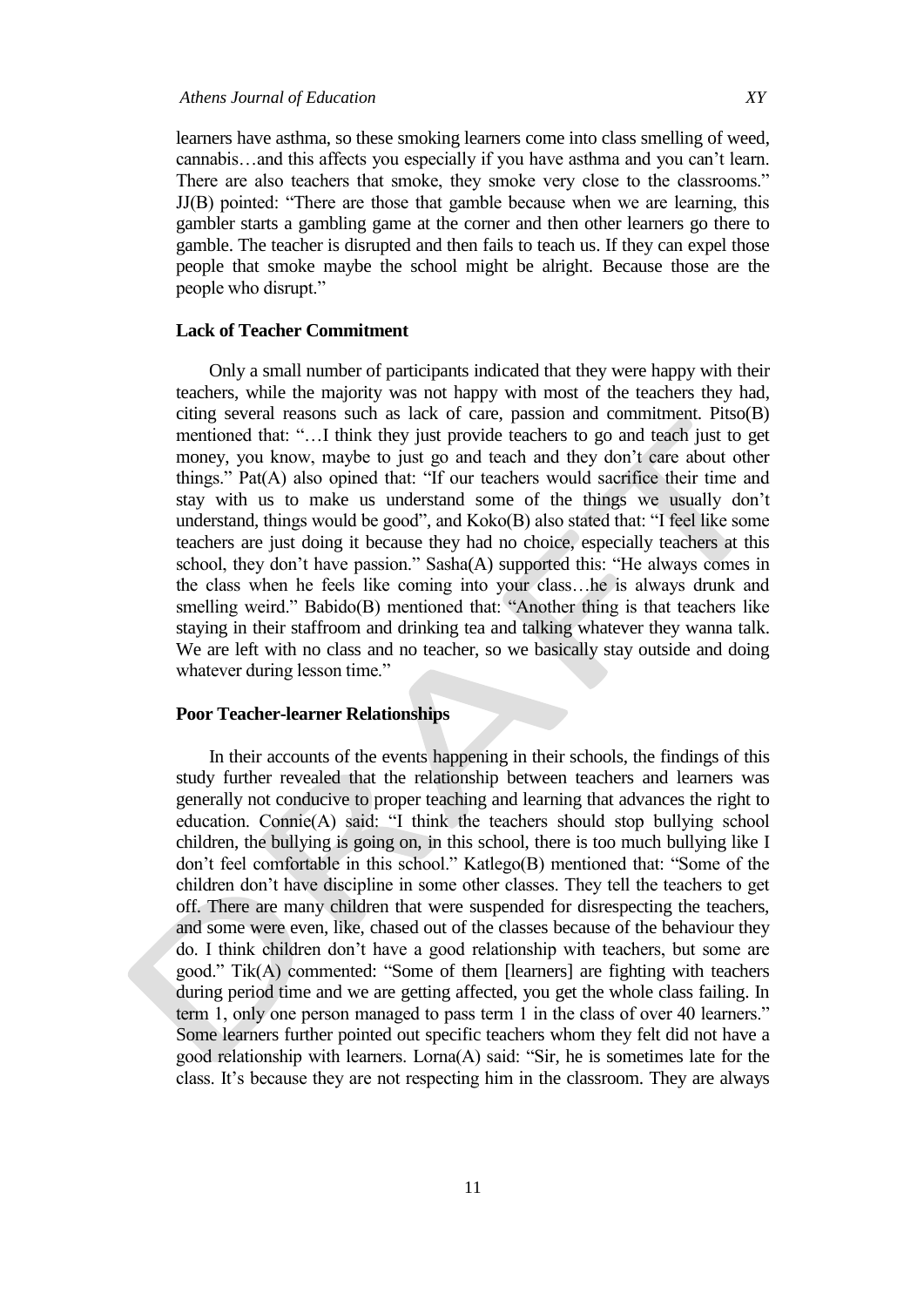laughing at him. They don't listen to him while he is talking, they are playing in class. So, they don"t learn nothing."

### **Unavailability of Resources**

The majority of the participants agreed that they had almost all the books they needed but lacked essential resources like the library, computer and science laboratories, and Wi-Fi. The single most striking observation to emerge from the data was that in one of the schools, despite all these resources being available in the school, they were not accessible to learners. This is evident in the words of Kala $(B)$ : "...we do have a library, but it's at the corner that side, but then we don't go there because it is a teacher's office. It's always locked." Gina(B) concurred with Kala: "Open this lab please, this computer lab. We don't use these computers. Have more things to work to like library center, science lab and, because some of the science lab is locked, we cannot read there." Kelee(A) also expressed that: "There is a Wi-Fi here, but it"s locked, no one is being given access to it, no one is using it, only them [teachers]. So, we have our smartphone, why can't we use them because nowadays technology is being talked about and we are using technology a lot." To access library facilities, several participants revealed that they had to walk long distances to go to community libraries in other areas as they did not have any in their nearby community. Jay $(A)$  said: "Yea, it's [the library] in Park but it's too far. I walk there more than 30 minutes and I come here from school 3 o"clock then I get there 4 o"clock. Then I have to study and then the library closes at 5 o'clock." The issue of overcrowded classrooms due to lack of teachers was elaborated by Mpho (B): "…in my class, we are 60 and we have been fighting to be divided into two…our educators cannot provide for us all, like give us attention…the principal said it"s beyond her hands…they [government] have to find new teachers."

# **Implementation of the Right to Education**

While there were several negative views about the implementation of the right to education, some participants expressed the belief that some positive developments were taking place to fulfil this right in the sampled schools. For example, they appreciated the no school fees policy which they said was enabling everyone to have an education. Jabu(B) said: 'We don't pay school fees. It's good because some children cannot afford…but everyone can come to school." Furthermore, many participants agreed that the stationary they were being given was helpful although some would have wanted more to last them a year. Mary(B) said: "The government plays its role, I mean like at our school, we get stationery. Every year, we get two exam pads, pens, and pencils. Yea, and a maths set. Oxford, for free you just get. But I wish they could give us more pens and writing books because we write a lot." Some also appreciated the supply of textbooks but also highlighted some shortfalls in this area. This is clear from what Janny(A) said: "Yes we do have books. But some of them no, like IsiZulu, we are short with short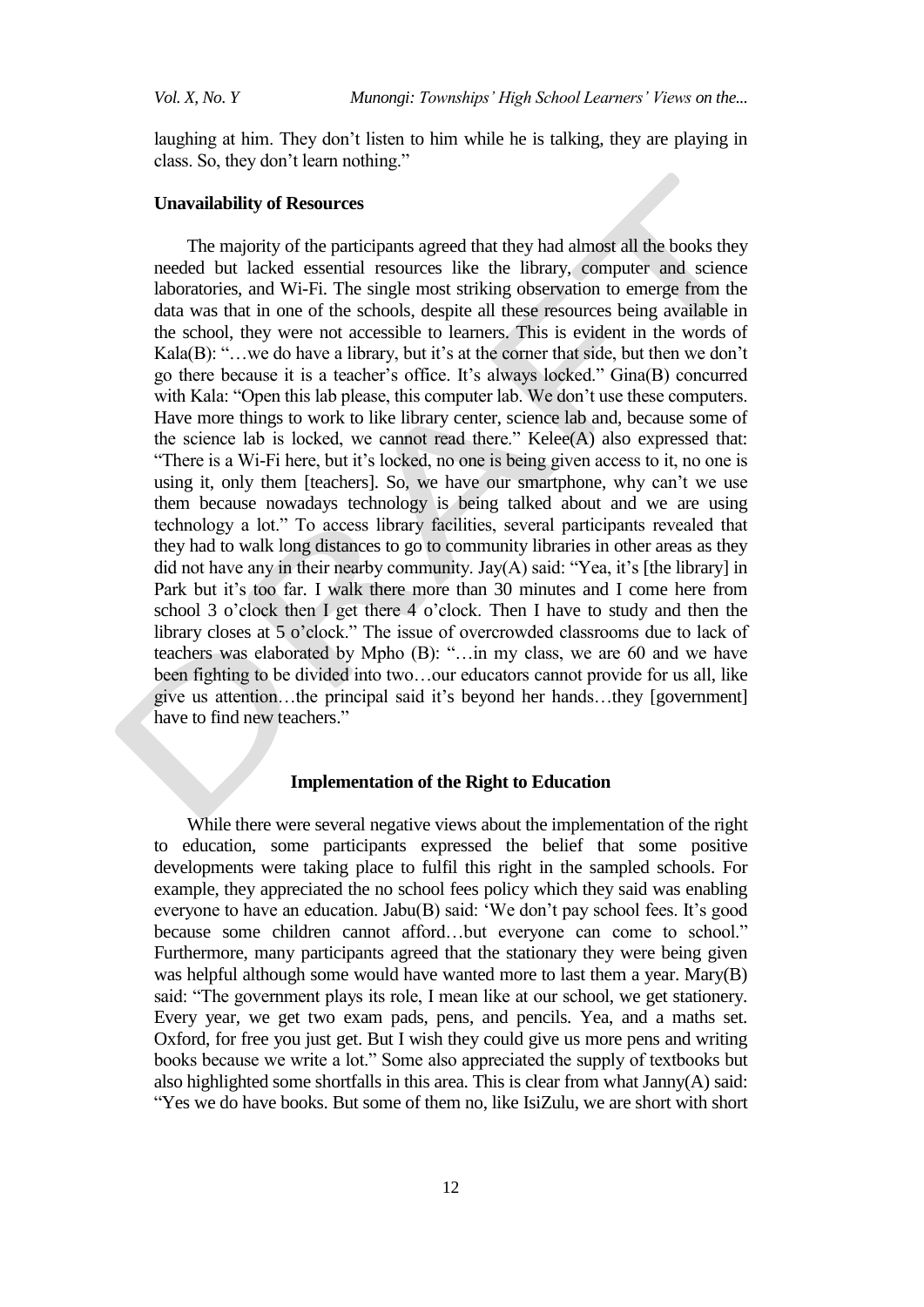stories. Other books are also torn apart." Participants further alluded to the fact that the feeding schemes in their schools were a positive aspect that helped them to learn comfortably without hunger. Jack(A) said: "There is a feeding scheme and everyone who wants can have. Because some learners are poor and cannot afford food...It is for free and yes, it's nice."

# **Discussion**

This study aimed to explore township high school learners" views on the meaning and implementation of the right to education in their respective schools. It is interesting to note that all participants had a good understanding of this right compared to findings of other studies on participation rights (Lundy, 2007; Middel, Post, López López, & Grietens, 2021), where children were found to have a lack of knowledge about their right to participation. The way participants defined the right to education aligned with that given in the constitution (Republic of South Africa, 1996), that everyone has the right to basic education, and concurs with Mestry (2017) who states that education is a fundamental right that extends equally to all learners. This spells out the non-discriminatory aspect in acquiring this right which many participants in this study echoed. Furthermore, participants defined the right to education as a means to facilitate a better future which concurs with sub-section (e) of the constitution, which notes that this right should aim to redress the results of past racially discriminatory laws and practices. These laws and practices disadvantaged Black people from improving their lives by providing them with an inferior education which only made them suitable for menial and low paying jobs, perpetuating poverty among the Black populace (Mestry, 2017). The definitions further support the purpose of social justice, which is to improve the lives of the socially disadvantaged through promoting equality and poverty alleviation (van der Westhuizen & Swart, 2015). This kind of justice can only be achieved if all learners are given quality education and training regardless of their differences, which du Plessis (2013) argued enables learners to gain lifelong learning and the ability to be productive and provide meaningful participation in society.

#### **School Learning Environment**

The findings of this study highlighted an unconducive learning environment as infringing on their right to education. This finding corroborates the ideas of Chonghui (2020) who argues that unfavourable learning environments impede learners' learning abilities and can be a precursor to learner misbehaviour, due to low motivation and lack of interest in learning. Joshi, Pandit, and Kuma (2005) found that in Nepal, 89% of government schools had poor environmental conditions which resulted in health problems for the learners. Kiley (2016) also found that in America, safety and orderly learning environments were key factors for student achievement. Some scholars further argue that factors such as poor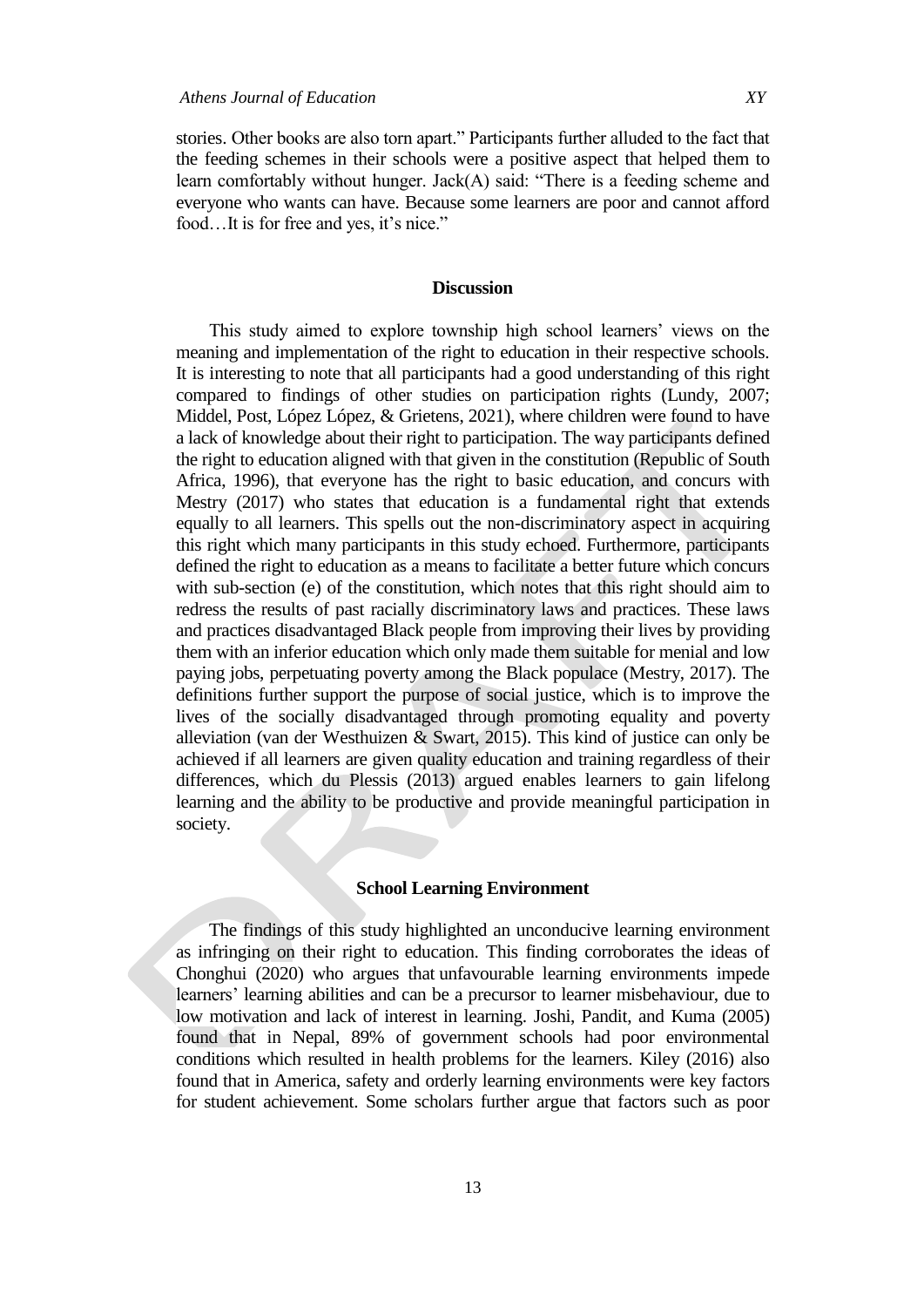sanitation prohibit the delivery and realisation of the right to basic education (Odeku & Nevondwe, 2014). It can thus be suggested that the lack of a conducive learning environment in the sampled schools was a hindrance in the provision of the right to education in totality, as it affects the delivery of quality education and impacts overall outcomes. Despite the new government in South Africa introducing policies meant to redress these inequalities and promote social justice, I argue that a lot still needs to be done in terms of implementing the policies.

# **Teacher Commitment**

Another important finding of this study was the lack of teacher commitment in delivering the child"s right to education. The role of the teacher in determining the effectiveness of teaching and learning cannot be undermined. Alsalamah and Callinan (2020) note that contentment with the teacher contributes to the transfer of skills and knowledge delivered through teaching. Effective teaching is what brings about success in education and improvement in life, hence achieving social justice. Thus, commitment to student learning calls for teacher diligence, to assist learners despite their academic difficulties or social backgrounds (Yildiz & Celik, 2017). In this way, no child is left behind and social justice can be achieved in providing all learners with quality education. The lack of commitment of some of the teachers in this study can be argued to be contributing to a lack of social justice in education.

# **Teacher-learner Relationship**

A good learner-teacher relationship is very essential to foster positive learning environments in the classroom and improve learner engagement and achievement. Mabunda and Mulovhedzi (2020) found that the relationship between teachers and learners plays a significant role in the academic performance of learners and that positive relationships between teachers and learners facilitate the positive academic performance of learners. This study reported poor teacher-learner relationships due to bullying and students" ill-discipline and lack of respect for teachers. This supports findings of the Talis Report (2019), which shows that one out of three principles reported that bullying and student intimidation happened at least weekly. This may result in learner dropout and poor academic performance, and as such, teachers should strive to make learners feel comfortable at school to reduce such risks (Federico, Bartolucci, & De Carlo, 2019). Wolhuter and van der Walt (2020) further state that learner indiscipline remains a serious problem in schools, as evidenced by numerous reports of learners who hit or threaten teachers (Dhlamini, 2018; Daniel, 2018). The negative relationships aired in this study could therefore result in poor implementation of the right to education due to dissatisfaction of the concerned parties. Attention needs to be given to the prevailing conditions which result in the right to education being just a policy in theory, rather than in practice.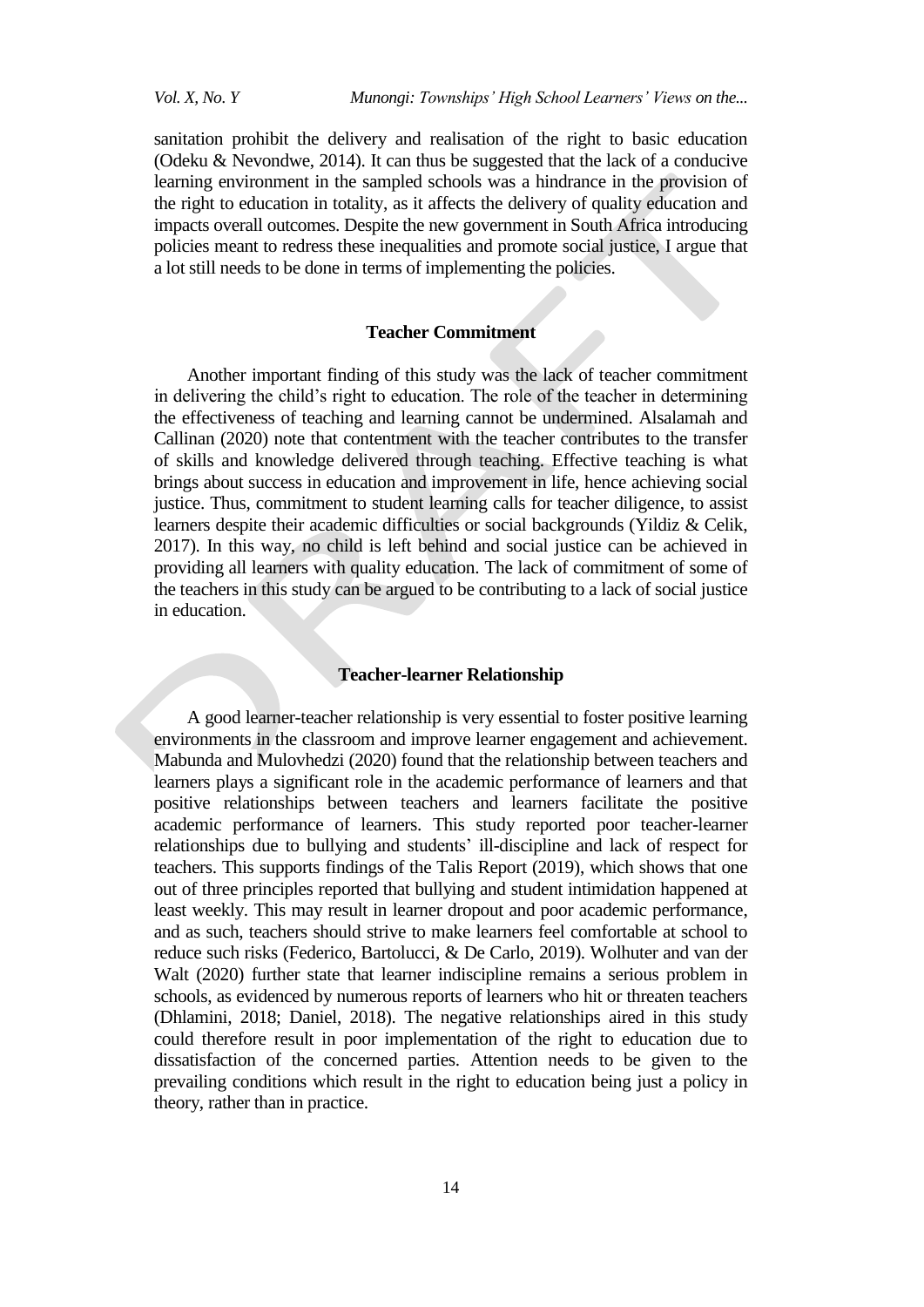#### **Teaching and Learning Resources**

The fact that the sampled schools lacked libraries and computer and science laboratories is unbelievable given that these are essential resources for teaching and learning and are pertinent in advancing the right to education. This supports the findings of the Amnesty International South Africa report (2020) which indicated that according to the DoBE 2018 statistics, 20,071 out of 23,471 public schools did not have laboratories, while 18,019 had no library and 16,897 had no internet. Adequate infrastructure and learning facilities are some of the essentials that entail the right to quality education. Amnesty International South Africa (2020) further argues that lack of these conditions perpetuates social injustice, hence, disadvantages many learners in poor public schools. Given this situation, it can be argued that the constitutional promises of according the right to education, healing the divisions of the past and promoting social justice remain unfulfilled. While physical resources and infrastructure are by themselves insufficient to guarantee the right to education, they are unquestionably imperative for this given their direct effect on the quality and viability of education and the human dignity of learners. Provision of resources and infrastructure must, therefore, be prioritised if education is to achieve social justice and assist in poverty reduction (Veriava 2016). Given the prevailing situation as evidenced by the findings of this study, it is evident that the war to promote the right to education based on the principles of social justice is far from being won.

# **Advancement of the Right to Education**

To promote social justice in terms of access to resources, the government exempts certain schools from charging school fees, provides some resources such as textbooks, stationary and feeding schemes. Although the idea of no-fee schools was most welcomed by participants, Harber and Mncube (2011) argue that public schools in richer communities charge high fees to maintain excellent facilities and employ more teachers while schools in poorer communities cannot afford that. This has possibly created another form of social injustice and inequality among public schools where the relatively opulent schools will be better resourced than the poorer ones which solely depend on state funding for survival. This results in children from poorer communities not fully enjoying their right to education due to a lack of essential facilities.

While the supply of stationary to learners could be viewed as a positive development, the shortages mentioned by participants can be argued as government failure to fully cater for the educational needs of poor learners, hence, maintaining the social justice gap. This phenomenon is also common in other provinces such as Limpopo where there have been reports of book and stationary shortages (Samuels, 2021). However, given that many children in South Africa go to school hungry (Spreen & Vally, 2006), the feeding schemes mentioned in the sampled schools assist in closing this gap in social justice by making sure that the learners do not learn on empty stomachs. Despite several reports of food poisoning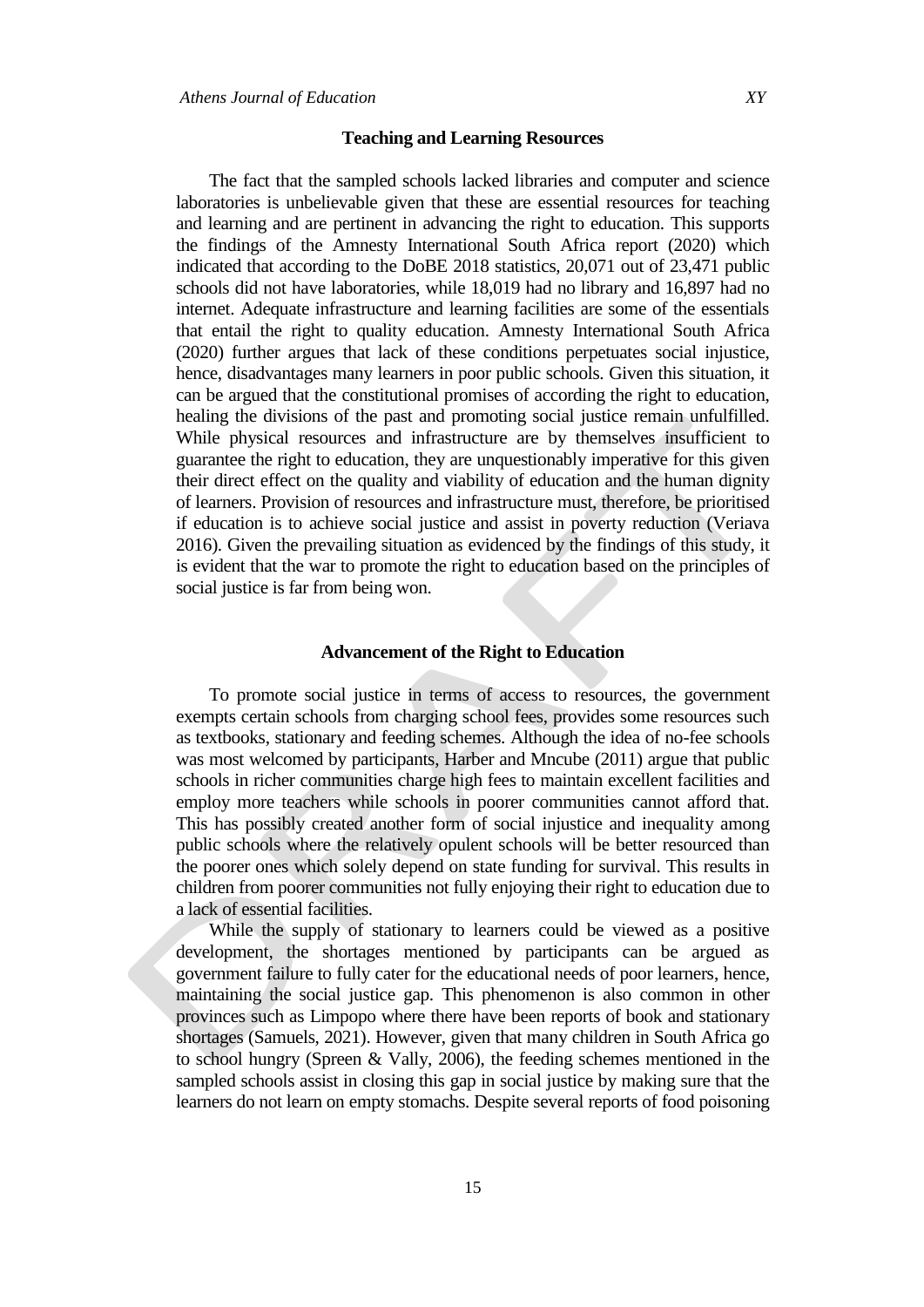from school feeding schemes in various schools across South Africa (Shange, 2017), the National School Nutrition Programme is a crucial social protection instrument in South Africa that caters for over 9 million children every school day and has proved to contribute to better education access and learning outcomes among other things (Devereux et al., 2018). Thus, credit should be given to efforts by the government and various non-governmental organisations who are responsible for this crucial programme.

# **Conclusion**

This article aimed to explore South African township high school learners' definitions and views of the implementation of the right to education in their schools. The findings of the study are novel in that they highlight the persistent lack of delivery of quality education within the poor Black communities which can be argued to be a non-fulfilment of the right to education. This area calls for urgent government attention if social justice is to be achieved in education. Based on the findings of this study, I concur with van der Berg (2017) who argues that the persistent lack of proper learning and teaching facilities in poor Black communities shows that the government may be infringing the right to education, human dignity and equality as given in the constitution (Republic of South Africa, 1996). Using semi-structured interviews, this study found that learners' definitions of the right to education aligned with the parameters of the Constitution as well as those of the social justice framework. Furthermore, the learners indicated various factors that they attributed to hindering them in from the right to education such as non-conducive learning school environments, poor teacher-learner relationships, lack of teacher commitment and lack of resources. The positive development in terms of no-fee schools, textbook and stationary supplies and feeding schemes were noted but still need some improvement. This study shows that as much as the state is trying to level the inequalities in education, more still needs to be done to close the social justice gap that was created during apartheid. This study recommends urgent attention to matters that have been raised here such as the provision of proper facilities such as libraries, science laboratories, clean toilets and clean and conducive school environments to facilitate the provision of quality education. The issue of the non-commitment of teachers needs to be further investigated and addressed.

#### **Acknowledgments**

My thanks to "URC Grand number 215703" for providing the finances to do this research.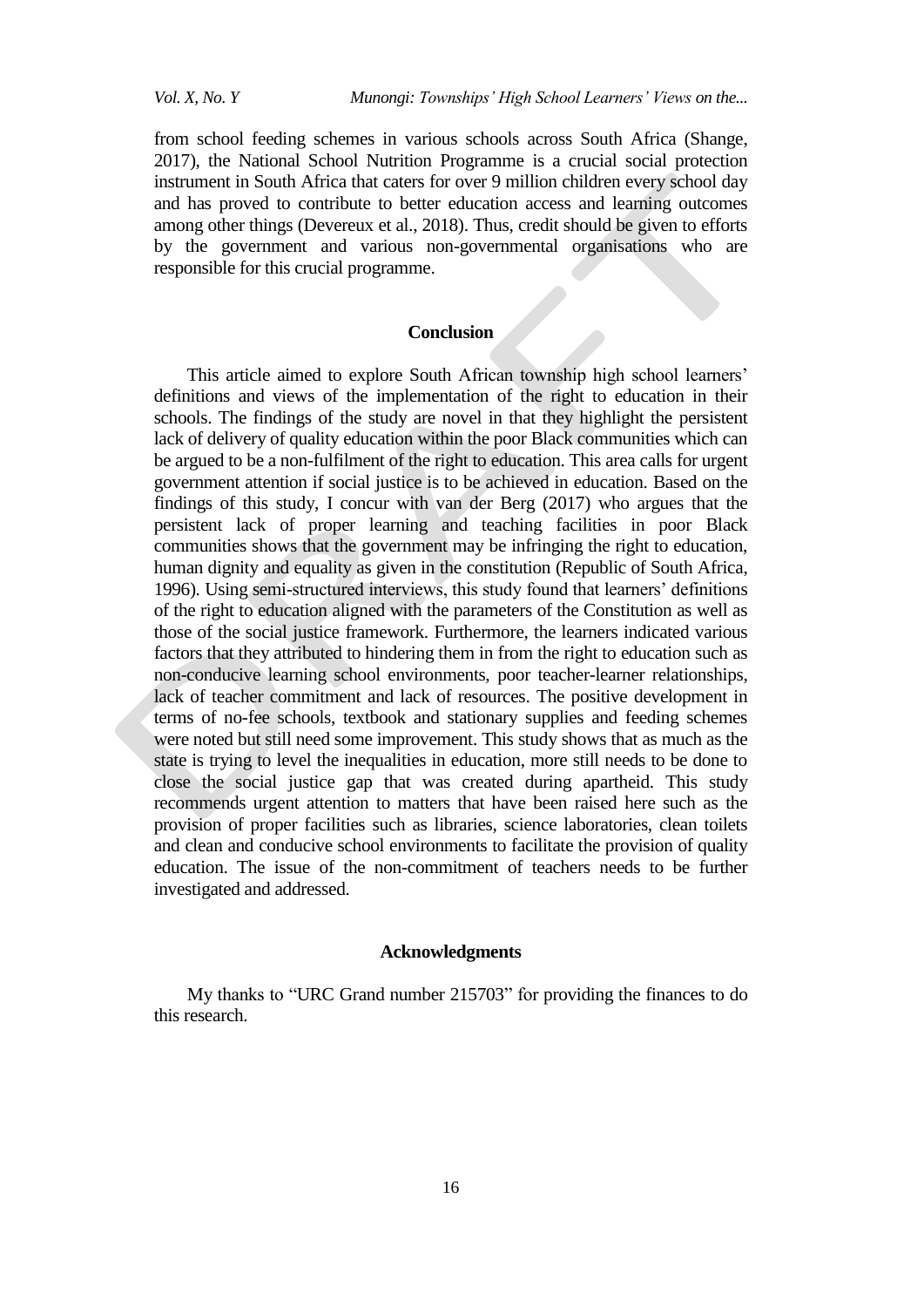### References

- African Charter on Human and People"s Rights ACHPR (1981). *Human Rights*. Available at: http://www.humanrights.se/wp-content/uploads/2012/01/African-Char ter-on-Human-and-Peoples-Rights.pdf.
- African Charter on the Rights and Welfare of the Child ACRWC (1990). *OAU Doc. CAB/ LEG/24.9/49 (1990), entered into force Nov. 29, 1999*. Available at: http://www.au. Int/en/sites/default/files/Charter\_En\_African\_Charter\_on\_the\_Rights\_and\_Wlefare\_ of\_the\_Child\_AddisAbaba\_July1990.pdf.
- Alsalamah, A., & Callinan, C. (2020). Key Barriers to Training Effectiveness for Female Head Teachers in Saudi Arabia: A Qualitative Survey. *Athens Journal of Education*, *7*(4), 397-416.
- Amnesty International South Africa (2020). *South Africa: Broken and Unequal Education Perpetuating Poverty and Inequality*. Available at: https://www.amnesty.org/en/lates t/news/2020/02/south-africa-broken-and-unequal-education-perpetuating-povertyand-inequality/.
- Arendse, L. (2011). The Obligation to Provide Free Basic Education in South Africa: An International Law Perspective. *Potchefstroom Electronic Law Journal (PELJ)*, *14*(6), 96-127.
- Berger, E. (2003). The Right to Education under the South African Constitution. *Columbia Law Review, 103*(2003), 614-661.
- Braun, V., & Clark, V. (2006). Using Thematic Analysis in Psychology. *Qualitative Research in Psychology, 3*(2), 77-101.
- Che Ahmad, C. N., & Amirul, N. (2018). The Effect of the Physical Learning Environment on Students" Health, Enjoyment and Learning. *Jurnal Pendidikan Sains Dan Matematik Malaysia*, *7*(1), 47-55.
- [Chonghui,](https://www.thestar.com.my/authors?q=LEE+CHONGHUI) L. (2020). *Conducive Environment a Must for Learning*. Available at: https:// www.thestar.com.my/news/education/2020/07/26/conducive-environmenta-mustfor-learning
- Chürr, C. (2015). Realisation of a Child"s Right to a Basic Education in the South African School System: Some Lessons from Germany. *PER /PELJ*, *18*(7), 2405-2455.
- Concern Worldwide US (2019). *What do we mean by "Quality Education"?* Available at: [https://www.concernusa.org/story/quality-education/.](https://www.concernusa.org/story/quality-education/)
- Daniel, L. (2018). *Schools in South Africa are Becoming More Violent*. The South African. Available at: at: [https://www.thesouthafrican.com/south-africa-schools](https://www.thesouthafrican.com/south-africa-schools-violent-minister-speaks-out/)[violent-minister-speaks-out/.](https://www.thesouthafrican.com/south-africa-schools-violent-minister-speaks-out/)
- DeJonckheere, M., & Vaughn, L. M. (2019). Semistructured Interviewing in Primary Care Research: A Balance of Relationship and Rigour. *Family Medicine and Community Health*, *7*(2), 1-8.
- Denzin, N. K. (1983). Interpretive Interactionism. In G. Morgan (ed.), *Beyond Method: Strategies for Social Research* (pp. 129-146). Beverly Hills: SAGE Publications.
- Devereux, S., Hochfeld, T., Karriem, A., Mensah, C., Morahanye, M., Msimango, T., et al. (2018). *School Feeding in South Africa: What we Know, What we Don't Know, What we Need to Know, What we Need to Do*. Food Security SA Working Paper Series No. 004. South Africa: DST-NRF Centre of Excellence in Food Security.
- Dhlamini, P. (2018). *Violence in Schools is Under-reported, Says Teacher Association*. Times Live. Available at: [https://timeslive.co.za/2018-03-16-violence-in-schools-is-under](https://timeslive.co.za/2018-03-16-violence-in-schools-is-under-reported-says-teachers-association)[reported-says-teachers-association.](https://timeslive.co.za/2018-03-16-violence-in-schools-is-under-reported-says-teachers-association)
- Donohue, D, & Bornman, J. (2014). The Challenges of Realising Inclusive Education in South Africa. *South African Journal of Education*, *34*(2), 1-14.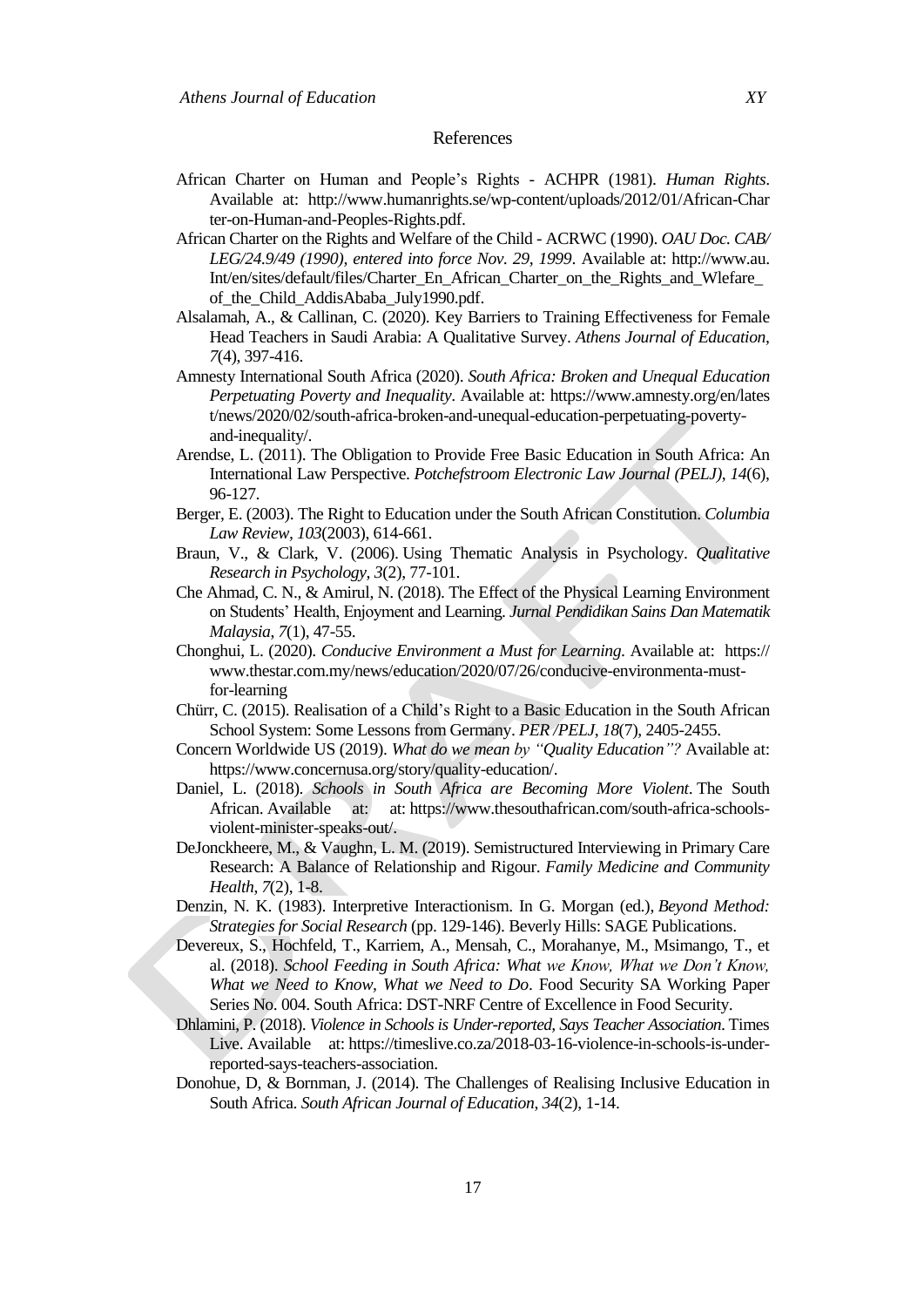- du Plessis, P. (2013). Legislation and Policies: Progress towards the Right to Inclusive Education. *De Jure Law Journal*, *46*(1), 76-92.
- Federico, B., Bartolucci, M., & De Carlo, E. (2019). I Feel Good at School! Reducing School Discomfort Levels Through Integrated Interventions. *Athens Journal of Education*, *6*(3), 209-222.
- Fiske E. D., & Ladd, H. F. (2004). *Racial Equality in Education: How Far has South Africa Come?* Durham: Terry Stanford Institute of Public Policy.
- Fusch, P. I., & Ness, L. R. (2015). Are we There Yet? Data Saturation in Qualitative Research. *The Qualitative Report*, *20*(9), 1408-1416.
- Gebremedhin, A., & Joshi, D. (2016). Social Justice and Human Rights in Education Policy Discourse: Assessing Nelson Mandela"s Legacy. *Education as Change*, *20*(1), 172-198.
- General Comment No 13 para 6(1) (1999). *The Right to Education (Art. 13)*. Adopted at the twenty-first session of the committee on economic, social and cultural rights, on 8 December 1999 (Contained in Document E/C.12/1999/10). Available at: https:// [www.refworld.org/pdfid/4538838c22.pdf.](http://www.refworld.org/pdfid/4538838c22.pdf)
- Galbin, A. (2014). An Introduction to Social Constructionism. *Social Research Reports*, *26*(Dec), 82-92.
- Gergen, K. J. (1985). Theory of the Self: Impasse and Evolution. In L. Berkowitz (ed.), *Advances in Experimental Social Psychology*. New York, Academic Press.
- Glasersfeld, E. (1995). *Radical Constructivism: A Way of Knowing and Learnin*g. London: Routledge Falmer.
- Grant, D. (2013, October 14). *Background to the Quintile System* (Media Release). Available at: [http://wced.pgwc.gov.za/comms/press/2013/74\\_14oct.html.](http://wced.pgwc.gov.za/comms/press/2013/74_14oct.html)
- Hammarberg, K., Kirkman, M., & de Lacey, S. (2016). Qualitative Research Methods: When to Use Them and How to Judge Them*. Human Reproduction*, *31*(3), 498-501.
- Harber, C., & Mncube, V. (2011). Is Schooling Good for the Development of Society? The Case of South Africa. *South African Journal of Education*, *31*(2), 233-245.
- Harber, C., & Muthukrishna, N. (2000). School Effectiveness and School Improvement in Context: The Case of South Africa. *School Effectiveness and School Improvement*, *11*(4), 421-434.
- Independent Online (2010). *Schools Dysfunctional – Motshekga*. Available at: https:// [www.iol.co.za/news/south-africa/schools-dysfunctional-motshekga-476054.](http://www.iol.co.za/news/south-africa/schools-dysfunctional-motshekga-476054)
- Joshi, S. D., Pandit, N., & Kuma, S. (2005). The School Environment and its Impact on Children"s Health in Developing Country. *Epidemiology*, *16*(5), S156.
- Jost, J. T., & Kay, A. C. (2010). Social Justice: History, Theory, and Research. In S. T. Fiske, D. T. Gilbert & G. Lindzey (eds.), *Handbook of Social Psychology* (pp. 1122- 1165). John Wiley & Sons.
- Kiley, G. (2016, October 26). *School Environment Key to Retaining Teachers, Promoting Student Achievement, Study Finds*. Available at: https://phys.org/news/2016-10-sc hool-environment-key-retaining-teachers.html.
- Lafleur, M., & Srivastava, P. (2019). Children"s Accounts of Labelling and Stigmatization in Private Schools in Delhi, India and the Right to Education Act. *Education Policy Analysis Archives*, *27*(Oct), 135.
- Lahiri, S. (2019). A Child"s Right to Education: What Can the International Community Do? *Quebec Journal of International Law*, 1-172.
- Legal Resources Centre (2013). *Ready to Learn? A Legal Resource for Realising the Right to Education.* Johannesburg: Legal Resources Centre.
- [Linneberg, S. M.,](https://www.emerald.com/insight/search?q=Mai%20Skjott%20Linneberg) & [Korsgaard, S.](https://www.emerald.com/insight/search?q=Steffen%20Korsgaard) (2019). Coding Qualitative Data: A Synthesis Guiding the Ovice. *[Qualitative Research Journal](https://www.emerald.com/insight/publication/issn/1443-9883)*, *19*(3), 259-270.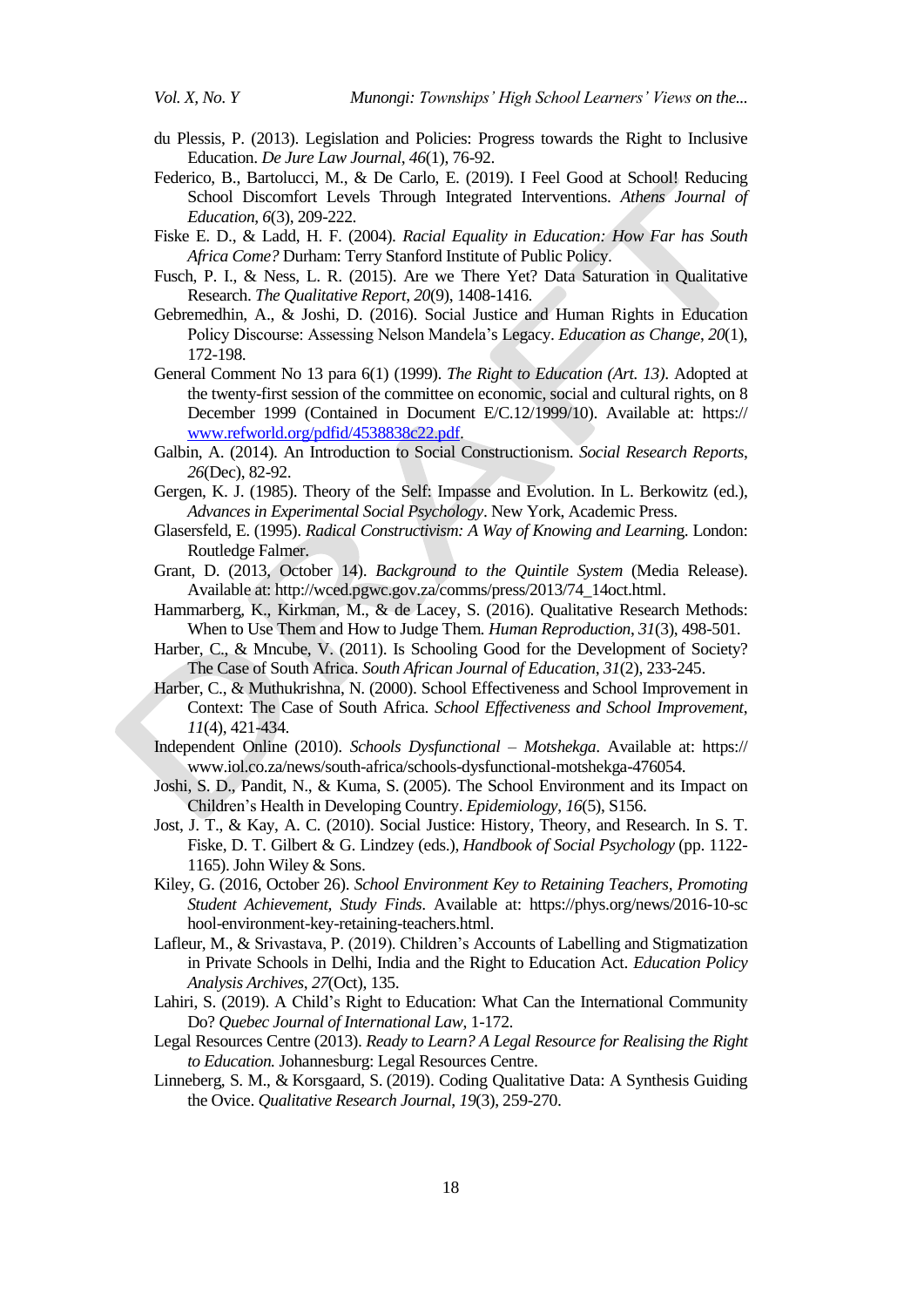- Lowenberg, A. D. (1997). Why South Africa"s Apartheid Economy Failed. *Contemporary Economic Policy*, *15*(3), 62-72.
- Lundy, L. (2007). "Voice" is Not Enough: Conceptualising Article 12 of the United Nations Convention on the Rights of the Child. *British Educational Research Journal*, *33*(6), 927-942.
- Mabunda, N. R., & Mulovhedzi, S. A. (2020). The Impact of Teacher-learner Relationships on Learners" Academic Success in Primary School of Soutpansberg West Circuit. *Gender and Behaviour*, *18*(3), 16034-16041.
- Marx, K., & Engels, F. (1848). *Manifesto of the Communist Party: Vol. One*. Moscow: Progress Publishers.
- Mestry, R. (2017). A Critical Analysis of the Learners' Constitutional Rights to Basic Education in South Africa. *KOERS— Bulletin for Christian Scholarship*, *82*(3).
- Middel, F., Post, W., López López, M., & Grietens, H. (2021). Participation of Children Involved in the Child Protection System – Validation of the Meaningful Participation Assessment Tool (MPAT). *Child Indicators Research*, *14*(4), 713-735.
- MILLS (2019, May 9). *Social Justice in Education: The Role Educational Leaders Play*. Available at: https://online.mills.edu/blog/social-justice-in-education/
- Narayan, S. (2015). *Education for All: Beyond 2015. Mapping Current International Actions to Define the Post 2015 Education and Development Agendas*. UNESCO: Paris.
- National Planning Commission (2012). *National Development Plan 2030 Our Future-Make it Work*. Pretoria: Government Printers.
- Nevondwe, L., & Odeku, K. O. (2013). Constitutional Right to Education in South Africa: A Myth or a Reality? *Mediterranean Journal of Social Sciences*, *4*(13).
- Novak, M. (2000). Defining Social Justice. *First Things*, *108*, 11-12.
- Odeku, K. O., & Nevondwe, L. (2014). An Analysis of the Constitutionally Guaranteed Right to Basic Education in South Africa. *Mediterranean Journal of Social Sciences, 6*(3), 847-847.
- Pătrăuş, M (2021). European Trends in the Right to Education During the Pandemic. Measures Taken by the European Commission During the Pandemic to Ensure the Protection of the Right to Education. *AGORA International Journal of Juridical Sciences*, *14*(1), 24-33.
- Patrinos, H. A. (2000). Market Forces in Education. *European Journal of Education*, *35*(1), 26-38.
- Pettman, C. (1913). *Africanderisms: A Glossary of South African Colloquial Words and Phrases and of Place and Other Names*. Longmans: Green and Co.
- Republic of South Africa (1996). *Constitution of the Republic of South Africa*. Available at: http://www.justice.gov.za/legislation/constitu tion/bill-of-rights.html.
- [Samuels,](https://www.careersportal.co.za/author/sakinah-samuels) S. (2021, February 11). *Limpopo Schools Report a Book Shortage*. Careers Portal. Available at: https://www.careersportal.co.za/news/limpopo-schools-report-abo ok-shortage.
- Scott, I. (2018). Designing the South African Higher Education System for Student Success. *Journal of Student Affairs in Africa*, *6*(1), 2307-6267.
- Selvakumaran, K., Hee, T. F., & Yusoff, J. Z. M. (2020). A Legal Perspective on the Right to Education for Stateless Children in Selected ASEAN Countries. *Social Sciences and Humanities*, *28*(1), 361-377.
- Shange, N. (2017, March 14). *North-West Pupil Dies After Consuming School Feeding Scheme Food Claim*. Times Live. Available at: https://foodsecurity.ac.za/wp-con tent/uploads/2018/06/CoE-FS-WP4-School-Feeding-in-South-Africa-11-jun-18.pdf.
- Slade, S. (2017). *What Do we Mean by a Quality Education?* Available at: https://www. huffpost.com/entry/what-do-we-mean-by-a-qual\_b\_9284130.